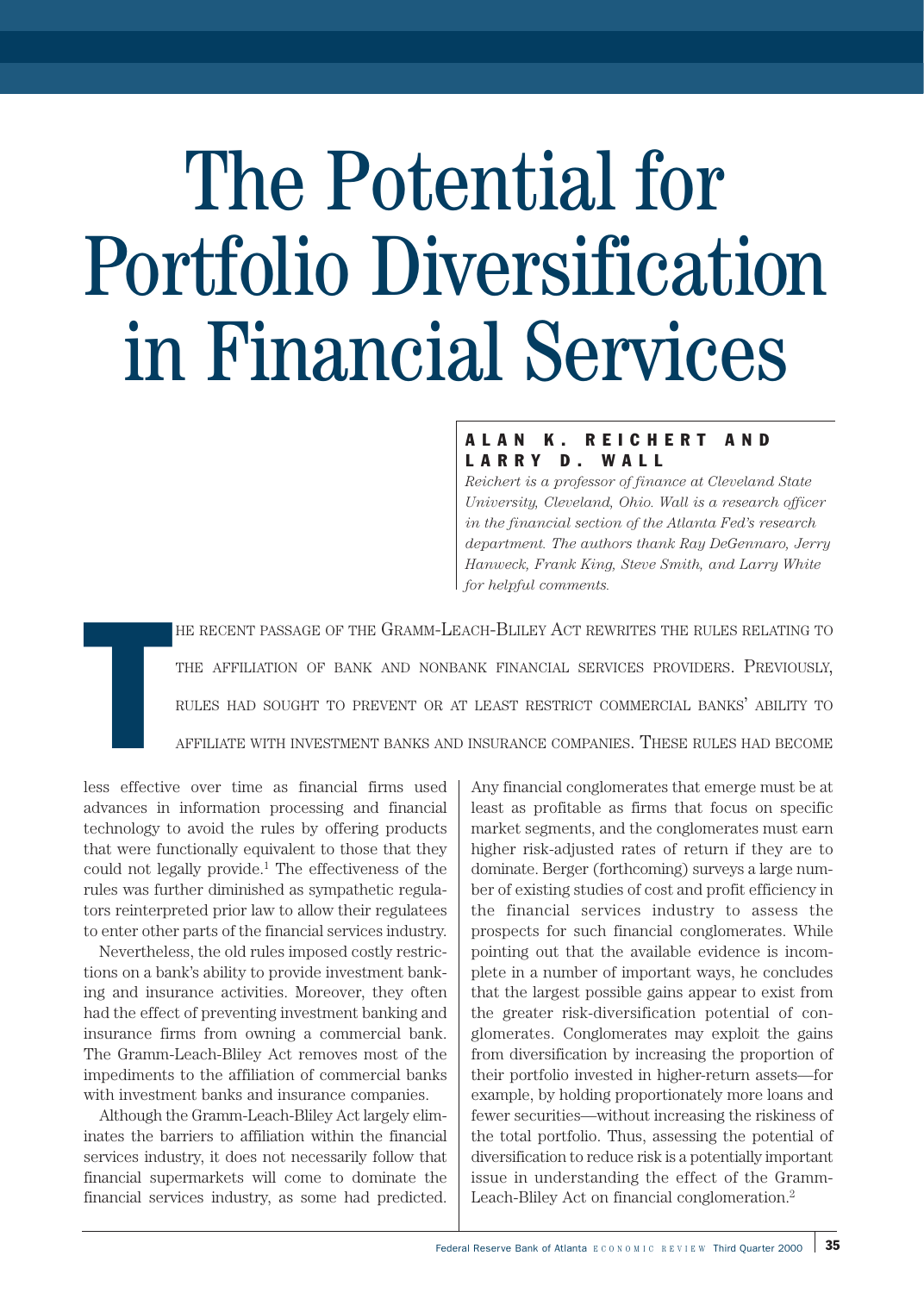The potential for diversification has been considered in a number of studies. Wall, Reichert, and Mohanty (1993) survey prior studies in this area. They also provide an analysis of the strengths and weaknesses of alternative methodologies, which is adapted here in the box on page 8. In addition, they present new evidence using Internal Revenue Service (IRS) data on industry-level return on assets. They find an emerging consensus that pairwise combinations of individual firms provided insignificant gains from diversification at best and an increase in risk at worse. However, following Litan (1985) and using IRS data over the 1974–89 period, they find gains from forming portfolios of

Although the Gramm-Leach-Bliley Act largely eliminates the barriers to affiliation within the financial services industry, it does not necessarily follow that financial supermarkets will come to dominate the financial services industry.

bank and nonbank activities when using IRS rather than individual bank data. Certain portfolios of bank and nonbank activities showed substantially higher returns for lower risk. However, Wall, Reichert, and Mohanty (1993) also find that their results were time-dependent. For example, they find that life insurance was the dominant part of

the lowest-risk portfolios in the 1974–80 subperiod whereas it was a relatively small part of those portfolios in the 1981–89 subperiod.

This article updates the contribution of Wall, Reichert, and Mohanty (1993) in several ways. It begins with a brief review of the literature since 1993. Next, it summarizes the legal changes resulting from the recent passage of the Gramm-Leach-Bliley Act. The article then extends the earlier empirical analysis, first by updating the analysis of the potential gains from diversification using IRS data on return on assets through 1997 and then by extending the diversification analysis to consider profitability as measured by return on equity using IRS data from 1990 to 1997. The article concludes with some speculation about the potential impact of recent technological changes on the benefits of forming financial conglomerates.

# Literature Review

S everal recent studies have addressed the issue of the benefits and risk associated with bank holding company diversification. Whalen (1999a) examines the overseas insurance activities of

U.S. bank holding companies for the period from 1987 to 1997. Since U.S. banks are required to report separately on foreign bank activities, he is able to use the return on assets (ROA) associated with these foreign activities as his measure of performance. Whalen finds that mean returns in insurance activities exceeded the returns to banking as well as the returns on other nonbanking activities by a significant margin. On a stand-alone basis, insurance activities appear to be somewhat riskier than other nonbanking services, but when combined with traditional banking activities the combination can noticeably improve a bank's risk/return opportunities. Whalen concludes that insurance activities that constitute less than 10 percent of a diversified financial firm's total assets should not present a major problem for regulators.

In a similar study (1999b), Whalen examines the foreign securities activities of U.S. banks. Using industry-level data he finds that the average security returns are similar to the returns of traditional banking activities, while measures of risk are somewhat higher. According to firm-level data, average security returns exceeded banking returns by a substantial margin, while security-related risk was higher. However, Whalen concludes that, taking into account the low correlation of foreign investment bank returns with those of their U.S. bank affiliates, overseas securities activities have reduced risk for U.S. banks.

Kwan (1998) studies the relative risk and return associated with both securities underwriting and trading by comparing the performance of bank holding company securities affiliates called Section 20 subsidiaries with their commercial bank affiliates. Kwan finds that those securities subsidiaries tend to be riskier but not always more profitable. On the other hand, the low correlation of securities and bank returns provides some degree of diversification benefits. Kwan concludes that underwriting activities generate likely diversification benefits for both security trading and traditional commercial banking activities.

Two papers expand the focus to examine combinations of banks with financial firms that are currently unaffiliated with banks. Laderman (2000) generates synthetic banks to simulate the entry of both large banks and all banks into eight other types of firms. She finds that all of the activities she examined would reduce bank risk but that in some cases the benefits would occur only at trivial levels of investment in nonbank activities. The largest weights were on firms involved in various aspects of insurance and securities. Allen and Jagtiani (1999) also generate synthetic banks to simulate the impact of both insurance and securities activities. They find that these nonbank activities reduce the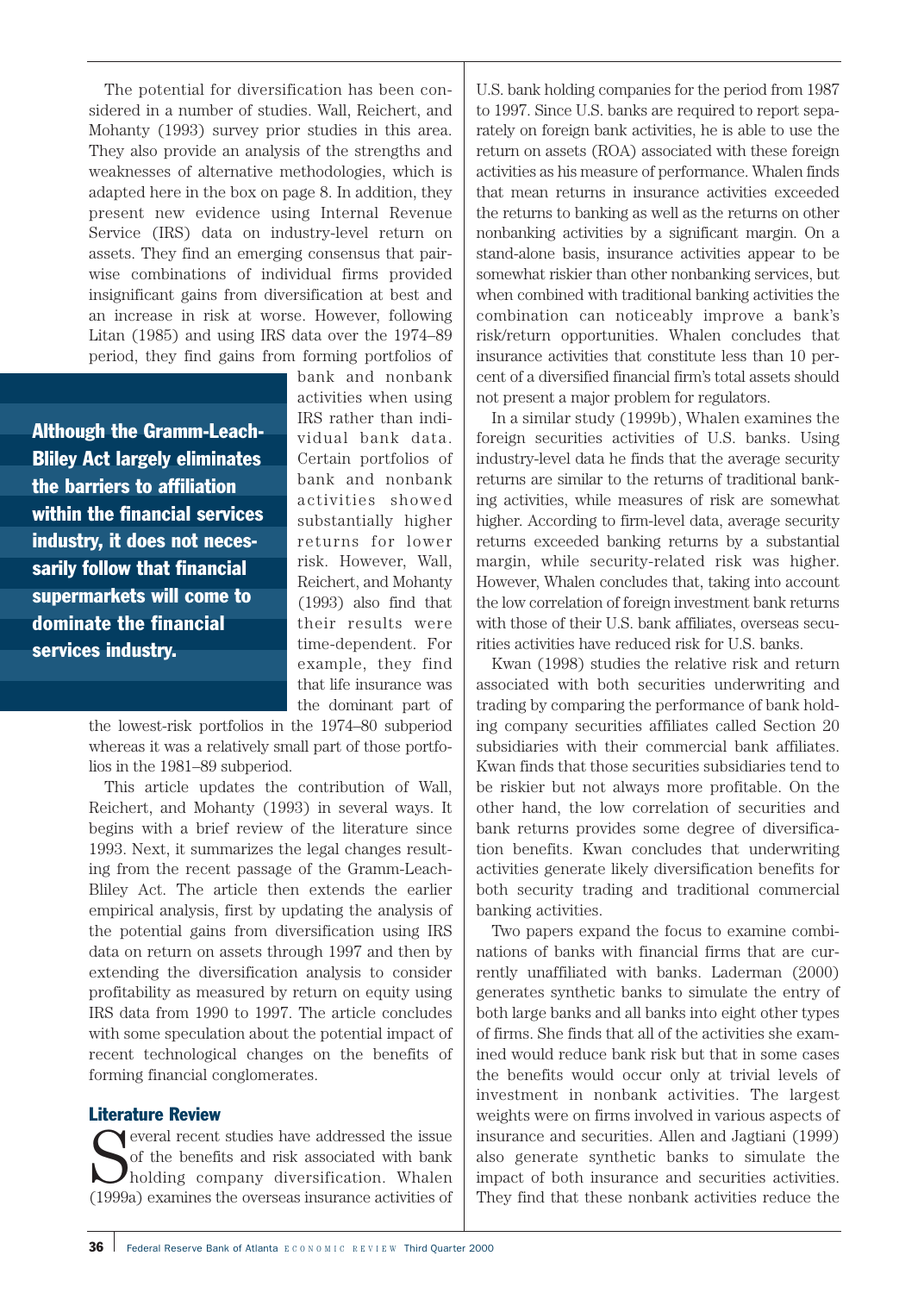firm's total risk but serve to increase systematic market risk. The authors conclude that the benefits of diversification alone are not sufficient to support the expansion of bank power in the securities and insurance areas.

# The Gramm-Leach-Bliley Act

The changes in the Gramm-Leach-Bliley Act may be characterized as facilitating the continued evolution of the financial system rather than permitting revolutionary change. While the barriers separating commercial banking from investment banking and insurance may have at times seemed almost impenetrable, changes in both the markets and the regulators' interpretations of existing law had allowed considerable competition across different subsectors of the financial services industry over the last several decades.

**Pre-Gramm-Leach-Bliley Act.** The Glass-Steagall Act adopted in 1933 prohibited commercial banks from being affiliated with firms "engaged principally" in investment banking activities such as the issuing, floatation, underwriting, public sale, or distribution of securities.<sup>3</sup> At the same time, the act did not completely prohibit commercial banks from conducting all types of investment banking services. For example, banks could underwrite municipal general obligation bonds and offer certain investment services through their trust departments. Banking organizations could also offer a variety of investment banking products in foreign markets, allowing U.S. banking organizations to develop some experience in investment banking.4

Although commercial banks obtained explicit authorization to provide a limited range of securities services, the Glass-Steagall Act effectively kept them out of the mainstream of domestic investment banking. Investment banks had somewhat more success in offering close substitutes for traditional banking products. The rapid growth of the commercial paper market has reduced large firms' use of short-term commercial loans from banks. Investment banks also used money market mutual funds to provide a substitute for demand deposits at commercial banks.

Banks gradually expanded their investment banking activities as the regulatory agencies reinterpreted ambiguous parts of the statutory law.5 Probably the most significant reinterpretation relates to the Glass-Steagall Act's prohibition on commercial banks' affiliation with firms that "principally engaged" in bank-ineligible activities. Bank lawyers argued that this provision allowed banks to

be affiliated with a securities firm as long as the securities firm was not "principally engaged" in ineligible activities.6 In 1987 the Federal Reserve Board agreed with this interpretation.7 At first, the securities subsidiaries approved by the Federal Reserve (Section 20 subsidiaries) were subject to strict limits on what they could underwrite and the

Although commercial banks obtained explicit authorization to provide a limited range of securities services, the Glass-Steagall Act effectively kept them out of the mainstream of domestic investment banking.

extent to which they could engage in bank-ineligible activities. These activities were also subject to "firewalls" that limited the potential for the securities affiliate to put the commercial bank at risk but may have limited possible synergies between the two types of affiliates. The various restrictions were relaxed in subsequent years as commercial banks and their regulators gained experience with Section

<sup>1.</sup> For example, investment banks offered money market mutual funds as a substitute for bank deposits, and banks offered syndicated loans as a substitute for underwriting bonds.

<sup>2.</sup> Whether the potential for diversification gains is in fact realized will depend in part on how the combined firms are managed after the takeover. Hypothetical combinations, such as those formed in this article, are inadequate for addressing the question of how the new activities will be managed. The issue of how diversification works in practice is addressed by Wall (1987), Kwan (1998), and Whalen (1999a, 1999b).

<sup>3.</sup> See Section 9.02 of Fein (1998) for a discussion of the Glass-Steagall Act.

<sup>4.</sup> See Section 12.01 of Fein (1998) for a discussion of U.S. banking organizations' ability to engage in securities activities outside the United States.

<sup>5.</sup> See Chapter 9 of Fein (1998) for a discussion of banks' authority to engage in securities activities in the United States. See also Section 1.04 for a review of the key administrative rulings authorizing banks to engage in additional securities activities, and Section 1.05 for the relevant court cases.

<sup>6.</sup> A securities activity was considered "eligible" if the banks could legally engage in the activity without being restricted by the Glass-Steagall Act.

<sup>7.</sup> See the Federal Reserve Board's decision on Citicorp/J.P. Morgan & Co., Inc./Bankers Trust New York Corporation in the *Federal Reserve Bulletin* (1987, 473ff).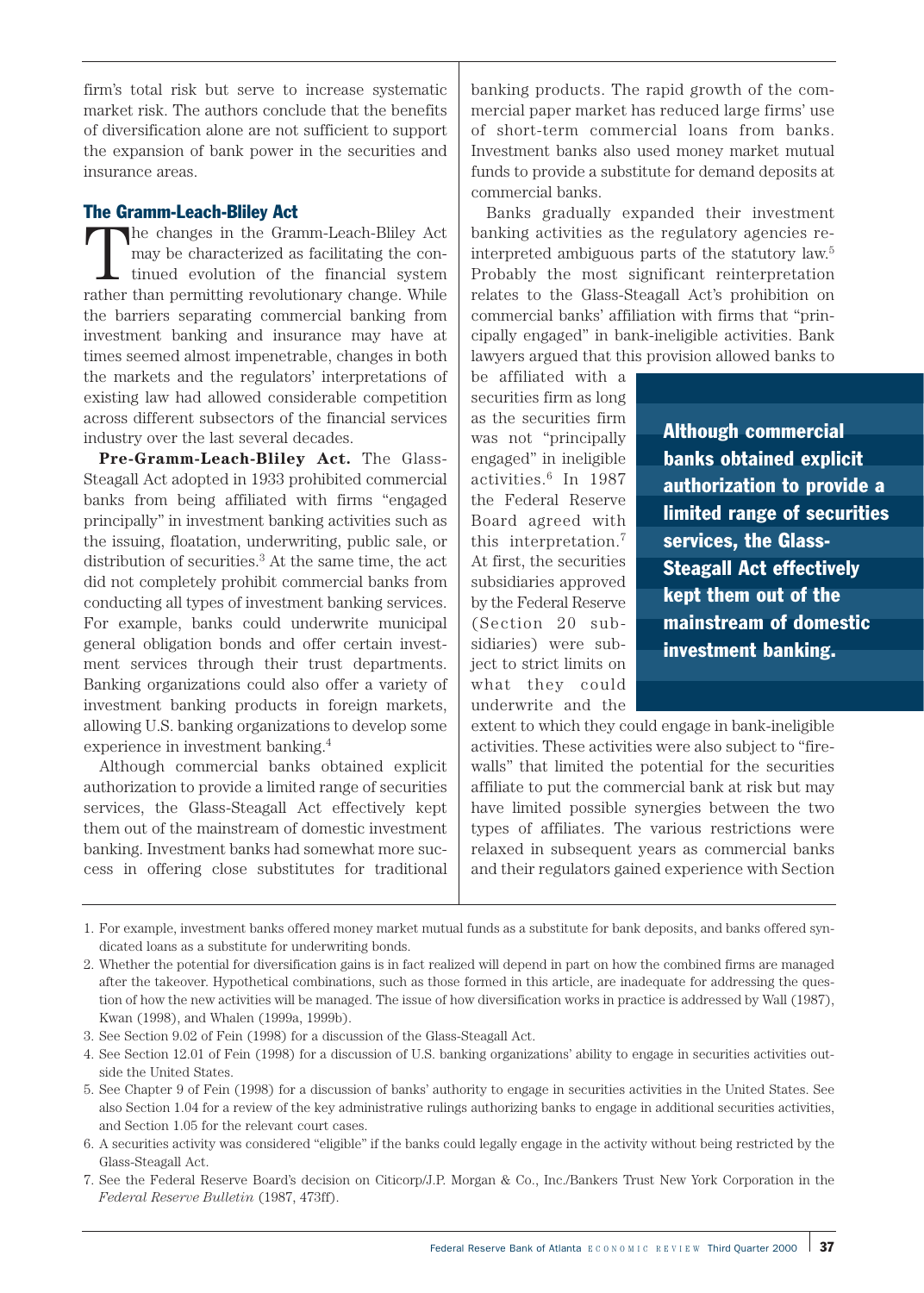20 subsidiaries.8 The relaxation of the restrictions, combined with changes in investment banks' mix of business, allowed the Federal Reserve to approve the acquisition of Citicorp by Travelers Group, a financial firm with a large investment banking operation.9

Bank progress in entering the insurance field has been slower. The laws governing banking organizations restricted their ability to provide insurance services. However, regulatory reinterpretations of the statutes by the Office of the Comptroller of the Currency (OCC) in the years leading up to the Gramm-Leach-Bliley Act were opening the door to bank sale of insurance products. A 1916 federal law permits national banks to act as an insurance agent

The Gramm-Leach-Bliley Act ends the need for commercial banks to find loopholes to enter investment banking and insurance and for investment banks and insurance firms to find loopholes to enter commercial banking.

in any community of fewer than 5,000 people. The OCC interpreted this stipulation as requiring the actual insurance activities to be located in communities with a population no greater than 5,000 residents but permitting marketing of the insurance nationally to communities of all sizes.10

Federal bank regulators also used their authority to control

bank organizations' entry into other types of financial services. The Federal Reserve limited the activities permissible to bank holding companies under authority provided by the Bank Holding Company Act of 1956 and its amendments. All three federal bank regulators—the Federal Reserve, OCC, and the Federal Deposit Insurance Corporation—placed limits on the activities of subsidiaries of their banks. In the years prior to the Gramm-Leach-Bliley Act, the OCC had undertaken an extensive review of its rules and had determined that subsidiaries of national banks could provide a wide variety of financial services. This interpretation was incorporated into the agency's Part 5 rules.11 Although national banks might have provided a wide range of heretofore impermissible activities via subsidiaries given sufficient time, relatively few applications for new activities were approved under Part 5 prior to the Gramm-Leach-Bliley Act.

**Post-Gramm-Leach-Bliley Act.** The Gramm-Leach-Bliley Act ends the need for commercial banks to find loopholes to enter investment banking and insurance and for investment banks and insurance firms to find loopholes to enter commercial banking. Amending the Bank Holding Company

(BHC) Act, the Gramm-Leach-Bliley Act allows commercial banks to be affiliated with a wide range of financial services. As a part of its effort to reduce the barriers between financial services companies, the act repeals the Glass-Steagall prohibitions on the affiliation of commercial and investment banking. At the same time, however, the act added a new barrier separating banking and commerce.

The Gramm-Leach-Bliley Act created a new type of bank holding company, called the financial holding company, under which nonbank activities are organized as subsidiaries of the holding company. If a bank holding company elects to become a financial holding company, all of its subsidiary banks and thrifts must meet several criteria: they must be well capitalized and well managed and must have at least a satisfactory Community Reinvestment Act rating.12 Financial holding companies are authorized to engage in a variety of activities, including (1) lending, trust, and other banking activities, (2) insurance activities, and (3) securities underwriting and dealing. The Federal Reserve, with the approval of the Secretary of the Treasury, may also expand this list of activities to include other "financial" or "incidental" activities. The criteria for approving additional activities include clear consistency with the purposes of the Gramm-Leach-Bliley Act; actual or likely changes in the financial services marketplace, including innovation in financial and information technology; and assessment of an activity as "necessary or appropriate" to enable financial holding companies to compete or to use technology effectively in providing financial services.

While the Gramm-Leach-Bliley Act seeks to maintain the separation of banking and commerce, the law recognizes that investment banks, merchant banks, and insurance companies may acquire controlling interests in companies in the ordinary course of business. If nonbank providers were prohibited from owning merchant banks, their cost of owning a bank would significantly increase. Thus, the act permits financial holding companies to own a controlling interest in any company. However, to limit the mixing of banking and commerce, a financial holding company must acquire the interest in the ordinary course of business and the financial holding company must act as a passive investor.<sup>13</sup>

The Gramm-Leach-Bliley Act also allows national banks to have a subsidiary that engages in any activity authorized directly for the bank or any financial activity except insurance underwriting, insurance investments, real estate investment or development, and merchant banking.14 The Secretary of the Treasury may expand the list of permitted activities subject to approval by the Federal Reserve Board.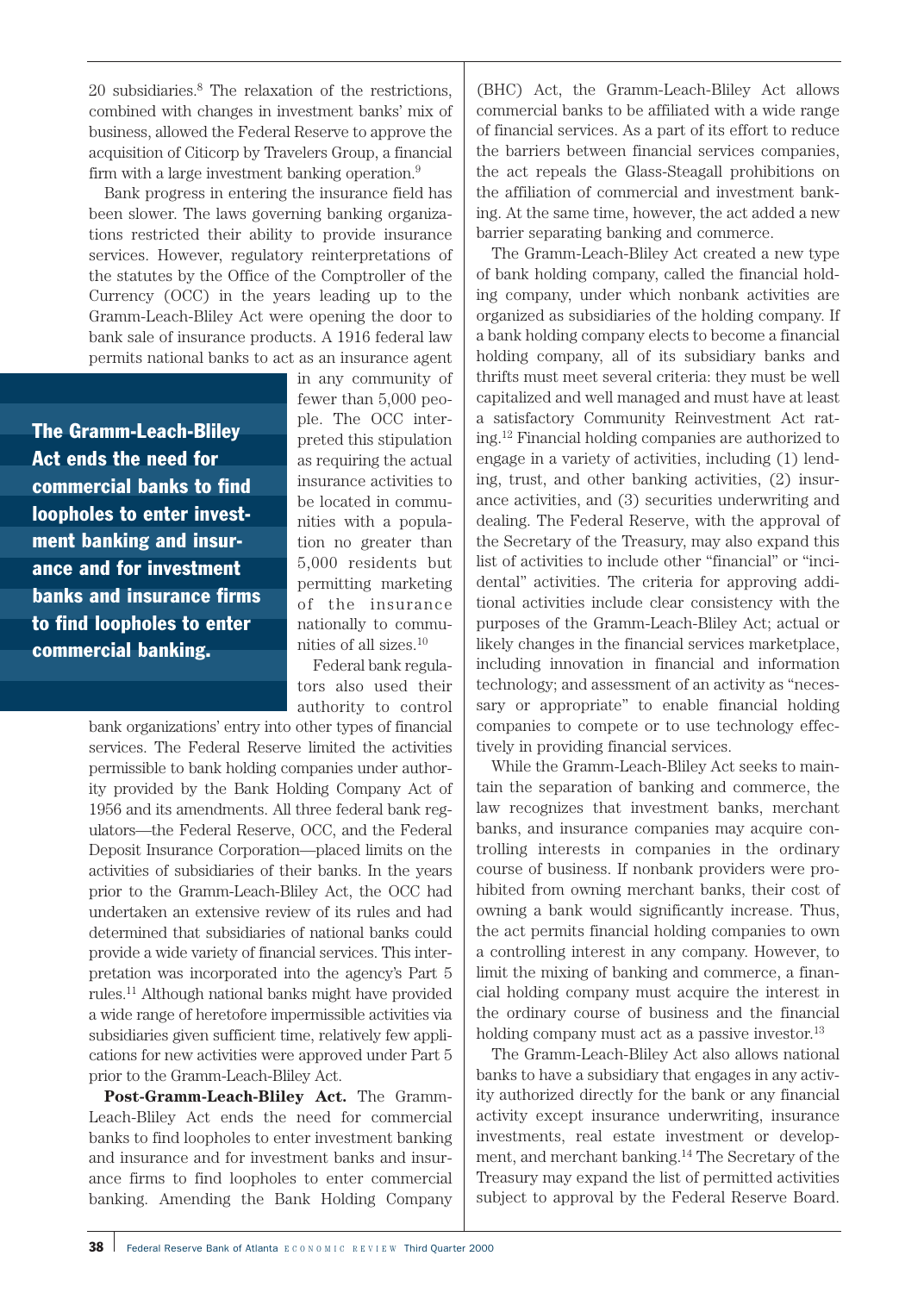The act limits the total assets of all financial subsidiaries of a bank to 45 percent of the bank's assets or \$50 billion, whichever is smaller.

The Gramm-Leach-Bliley Act closes a loophole in a previous law that allowed holding companies that owned no bank charters and only one thrift charter to be affiliated with commercial activities.15 The act grandfathers any holding company that owned a thrift charter on May 4, 1999, with the restriction that the owner of the thrift charter may not transfer the charter to another corporation.

# Empirical Analysis

The Gramm-Leach-Bliley Act has resolved the<br>public policy problem of what restrictions<br>should be placed on banking organizations'<br>hility to provide popperly continue Houveur finen public policy problem of what restrictions ability to provide nonbank services. However, financial holding companies must still evaluate which services to provide, an evaluation that may depend in part on the diversification gains. Further, supervisors will need to evaluate the safety and soundness implications of the new combinations arising under the financial holding company umbrella.

While several studies provide recent evidence using firm-level data, heretofore none have reexamined industry-level data from the most comprehensive publicly available source, IRS corporate income tax returns. An update of Wall, Reichert, and Mohanty's (1993) analysis of IRS data may be useful given the many differences between data from the 1990s and the 1970s and 1980s, including (1) a different macroeconomic environment with significantly lower inflation and somewhat higher growth in the

1990s, (2) continuing innovation in the financial sector, most notably a continuation of disintermediation, and (3) changes in financial technology and in regulatory limits, allowing financial services firms to provide a wider range of services.16

**Data.** The data are obtained from the IRS Corporate Income Tax Returns for the major sector "Finance, Insurance, and Real Estate" (Major Group 60) for the years 1974–97. This is the same source of the earlier data Wall, Reichert, and Mohanty used (1993). This article follows Wall, Reichert, and Mohanty in focusing on using ROA as the primary measure of profitability. To facilitate comparison, the research reproduces their results for the 1974–80 and 1981–89 periods and provides new results for the 1990–97 period. The ROA analysis is supplemented with an analysis of return on equity (ROE) for the 1990–97 period.

In some years, the corporate returns publication contains two related columns, "Net Income" and "Deficit." Net income refers to total net income for corporations reporting positive earnings for the year. Deficit refers to total losses incurred by corporations reporting losses for the year. In this study, aggregate industry profits for the year were calculated by subtracting the deficit figure from the net income figure to provide a comprehensive picture of industry performance for that year. In some other years a net profit for the total industry is provided by the IRS. A breakdown of the industry categories used by the IRS is provided in the appendix.

**Descriptive Statistics.** Table 1 presents the results of the ROA analysis by major sector. The first

8. See Section 9.05 of Fein (1998) for a review of the original firewalls and the subsequent modifications.

9. Travelers Group applied to the Board of Governors of the Federal Reserve System to acquire Citicorp and, thereby, become a bank holding company (which would be renamed Citigroup). The Travelers Group owned Salomon, Smith Barney Inc., one of the largest securities firms in the United States. The Board approved the application on September 23, 1998 (*Federal Reserve Bulletin* 84 [1988], 985-1016). In approving the Travelers application, the Board found that Salomon, Smith Barney's bank-ineligible investment banking activities fell within the 25 percent of revenue test imposed at that time on Section 20 subsidiaries (page 1006 of the Bulletin) and, thus, that the investment banking activities of Travelers were not an obstacle to the transaction. (However, the Board did rely on certain commitments of the new Citigroup to impose certain limits on its securities and investment banking activities.)

10. For an informative discussion of the legislative issues leading up to the Gramm-Leach-Bliley Act, see the interview with Representative James Leach in the March 2000 issue of *The Region* (Vol. 14, No. 1) published by the Federal Reserve Bank of Minneapolis.

11. See the testimony of Eugene A. Ludwig, Comptroller of the Currency, before the Subcommittee on Finance and Hazardous Materials of the Committee on Commerce of the U.S. House of Representatives, July 17, 1997.

12. Section 103 of the Gramm-Leach-Bliley Act lays out the requirements for a bank holding company to become a financial holding company and the range of permissible activities for a financial holding company.

- 13. Section 103 of the Gramm-Leach-Bliley Act.
- 14. Section 121 of the Gramm-Leach-Bliley Act establishes the limits on national bank provision of financial services through affiliates.
- 15. Section 401 of the Gramm-Leach-Bliley Act imposes restrictions on holding companies that own only one thrift charter.
- 16. Disintermediation is the replacement of financing via loans funded by intermediaries with loans funded by financial markets. Examples of disintermediation include the replacement of commercial loans by banks with commercial paper sold to financial markets and the replacement of mortgage loans held by thrifts with mortgage-backed securities held by a variety of investors.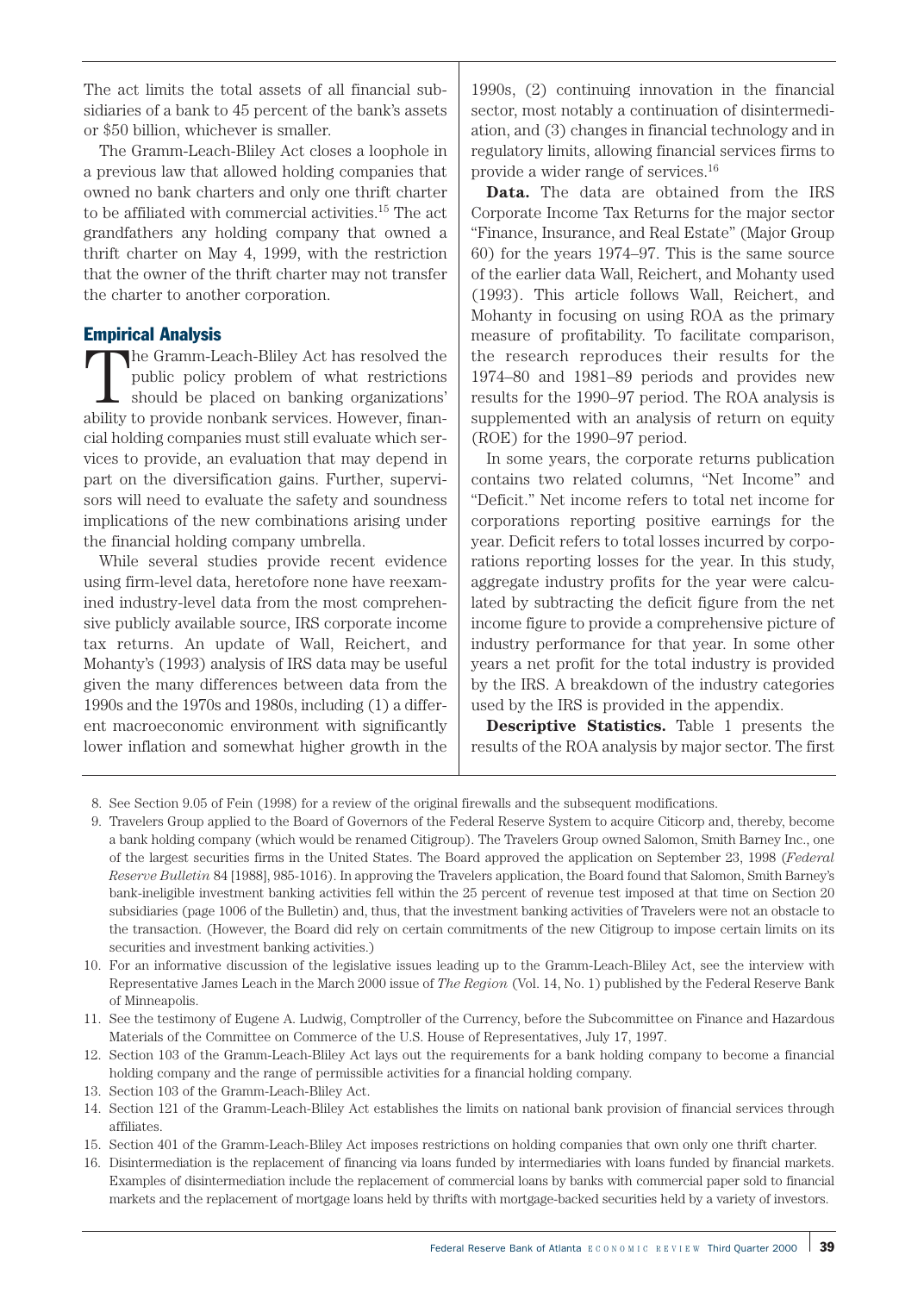column indicates the seven broad industry categories used by the IRS to classify the finance sector. The second column indicates, for each industry, the three data periods used in the analysis: (1) the prederegulation period, 1974–80; the initial deregulation period, 1981–89; and the most recent period, 1990–97, which has witnessed continued deregulation and rapid industry consolidation. Congress passed the Depository Institution Deregulation and Monetary Control Act (DIDMCA) in March 1980. DIDMCA is widely regarded as the major piece of legislation that formally ushered in the era of financial deregulation. DIDMCA was shortly followed by the Garn-St. Germain Act of 1982, which accelerated the deregulation process.

The third and fourth columns give the mean industry ROA for each period and the associated industry rank (with larger ROAs ranked higher). The next column indicates the degree of earnings volatility associated with each industry, as measured by the coefficient of variation of ROA over the given time period for industries with positive mean returns. The coefficient of variation of ROA is the ratio of the standard deviation of returns over the period to the mean return over the period.17 In the

next column, volatility is ranked from low to high (thus, industries with low volatility are ranked high). The remaining columns indicate the simple correlation between the ROA of bank holding companies and each industry group. The value of the correlations is ranked from highly positive to highly negative. Thus, industries with high negative correlations are ranked high while industries with high positive correlations are ranked low.

ROA is a broad measure of the efficiency with which resources are employed within an industry and is calculated by dividing annual net income by total year-end assets.18 As indicated in Table 1, while the banking sector ranked only fifth out of seven in terms of average ROA, it experienced a threefold increase in average earnings during the 1990–97 period compared with the two earlier periods. The only other sector to experience such a dramatic improvement was other credit agencies. While banking historically has recorded a relatively low degree of earnings volatility, the sector was ranked number one as reflected by the lowest coefficient of variation during the decade of the 1990s. From a simple pairwise correlations perspective, the holding and other investment companies sector had the second-lowest

|                              |                    | <b>ROA</b>      |                   | Coefficient of<br>Variation of ROA |                                  | Correlation with<br><b>Bank Holding Companies</b> |                                  |
|------------------------------|--------------------|-----------------|-------------------|------------------------------------|----------------------------------|---------------------------------------------------|----------------------------------|
| Industry                     | Period             | Mean Value Rank |                   | Value                              | Rank                             | Value                                             | Rank                             |
| Banking <sup>a</sup>         | 1974-80            | .29             | 7                 | 25.2                               | $\overline{2}$                   | .87                                               | 6                                |
|                              | 1981-89<br>1990-97 | .24<br>.84      | 5<br>5            | 65.3<br>39.6                       | 3<br>$\mathbf{1}$                | .96<br>.99                                        | $\overline{7}$<br>$\overline{7}$ |
| <b>Credit Agencies</b>       | 1974-80            | .35             | 6                 | 89.2                               | 7                                | .27                                               | 2                                |
| (other than banks)           | 1981-89<br>1990-97 | $-.40$<br>1.68  | 7<br>3            | 163.7<br>172.1                     | 6<br>6                           | .68<br>.32                                        | 6<br>2                           |
| Insurance (broad category)   | 1974-80            | 1.48            | 4                 | 36.6                               | 3                                | .85                                               | 5                                |
|                              | 1981-89<br>1990-97 | .61<br>1.10     | 3<br>4            | 78.6<br>46.9                       | 5<br>$\overline{4}$              | .66<br>.88                                        | 5<br>6                           |
| Insurance Agents and Brokers | 1974-80            | 7.15            | $\mathbf 1$       | 21.8                               | 1                                | .76                                               | 4                                |
|                              | 1981-89<br>1990-97 | 3.74<br>6.03    | 2<br>$\mathbf{1}$ | 54.5<br>41.3                       | $\overline{2}$<br>$\overline{2}$ | .63<br>.77                                        | 4<br>4                           |
| Real Estate (broad category) | 1974-80            | 1.61            | 3                 | 63.3                               | 6                                | .94                                               | $\overline{7}$                   |
|                              | 1981-89<br>1990-97 | .20<br>$-.09$   | 6<br>7            | 237.5<br>NM <sup>b</sup>           | 6                                | $-.43$<br>.46                                     | 3<br>3                           |
| Security, Commodity          | 1974-80            | 1.29            | 5                 | 52.1                               | 5                                | $-.23$                                            | 1                                |
| <b>Brokers and Services</b>  | 1981-89<br>1990-97 | .59<br>.83      | 4<br>5            | 69.3<br>47.8                       | $\overline{4}$<br>5              | $-.70$<br>.82                                     | $\overline{2}$<br>5              |
| Holding and Other            | 1974-80            | 4.66            | $\overline{2}$    | 37.6                               | $\overline{4}$                   | .60                                               | 3                                |
| <b>Investment Companies</b>  | 1981-89<br>1990-97 | 6.40<br>2.99    | 1<br>2            | 19.2<br>45.8                       | 1<br>3                           | $-.90$<br>.34                                     | 1<br>1                           |

#### TABLE 1 Industry ROA Volatility and Correlation Analysis, 1974–97

a Includes mutual savings banks, bank holding companies, and other (or independent) commercial banks.

**b** Not meaningful.

Source: Wall, Reichert, and Mohanty (1993) and authors' calculation using data from IRS corporate income tax returns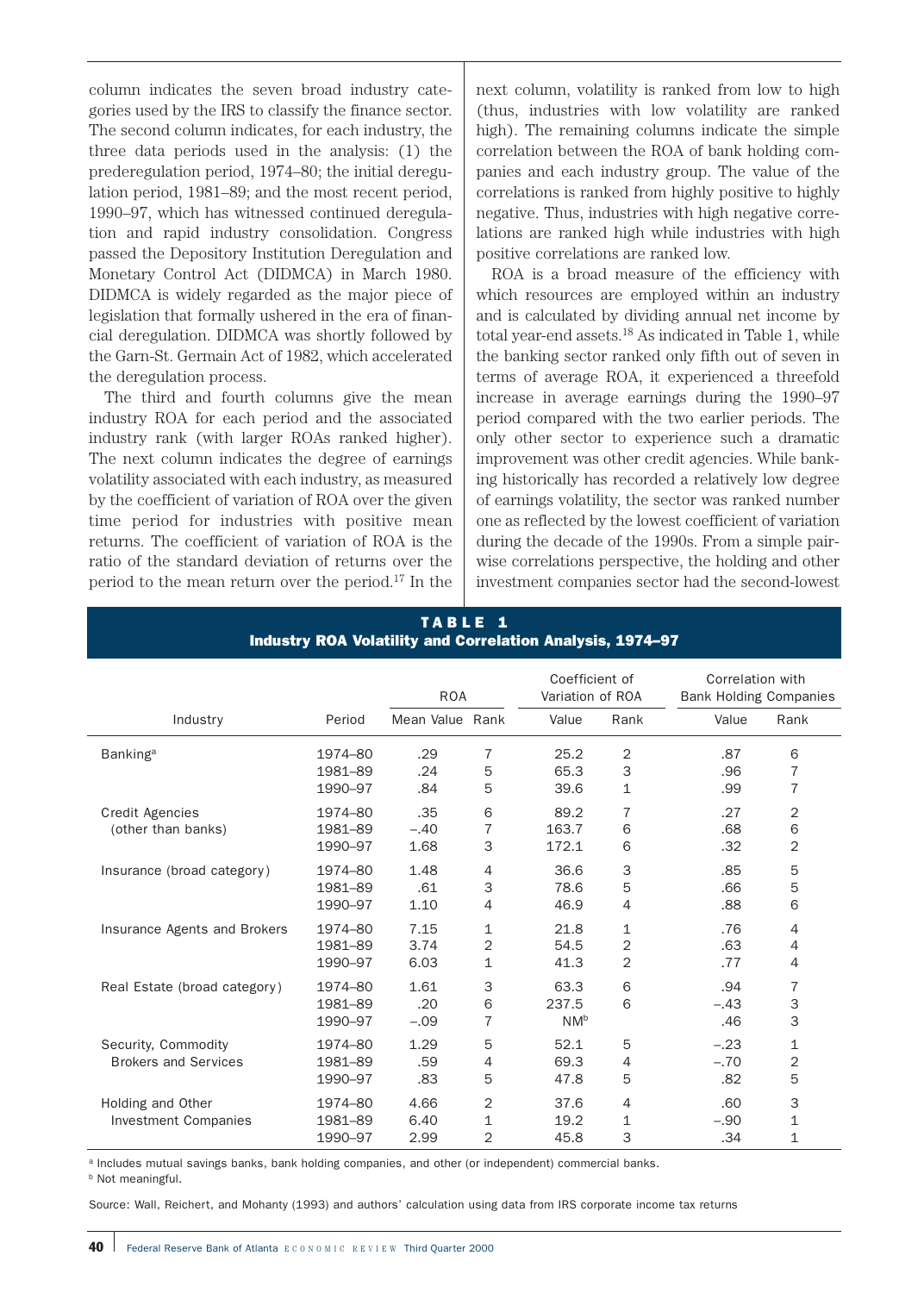# TABLE 2 Banking Industry ROA Volatility and Correlation Analysis, 1990–97

|                                         | <b>ROA</b> |                | Coefficient of<br>Variation of ROA |              | Correlation with<br><b>Bank Holding Companies</b> |                |  |
|-----------------------------------------|------------|----------------|------------------------------------|--------------|---------------------------------------------------|----------------|--|
| Industry <sup>a</sup>                   | Mean Value | Rank           | Value                              | Rank         | Value                                             | Rank           |  |
| <b>Bank Holding Companies</b>           | 0.85       | 13             | 42.6                               | 2            | 1.00                                              | 23             |  |
| <b>Mutual Savings Banks</b>             | 0.96       | 11             | 48.0                               | 7            | 0.09                                              | 4              |  |
| Independent Banks (not mutual savings   |            |                |                                    |              |                                                   |                |  |
| banks or bank holding companies)        | 0.59       | 17             | 91.0                               | 17           | 0.05                                              | 3              |  |
| Savings and Loans                       | 0.18       | 18             | 156.2                              | 18           | $-0.24$                                           | $\overline{2}$ |  |
| Personal Credit Institutions            | 0.99       | 10             | 59.1                               | 12           | 0.61                                              | 14             |  |
| <b>Business Credit Institutions</b>     | 0.60       | 16             | 76.1                               | 14           | 0.66                                              | 16             |  |
| <b>Other Credit Agencies</b>            | 0.82       | 14             | 43.7                               | 4            | 0.54                                              | 12             |  |
| Life Insurance                          | 0.93       | 12             | 48.4                               | 8            | 0.91                                              | 21             |  |
| Mutual Insurance                        | 1.13       | 9              | 87.4                               | 15           | 0.40                                              | 9              |  |
| Other Insurance                         | 1.44       | $\overline{7}$ | 45.9                               | 5            | 0.80                                              | 20             |  |
| Insurance Agents                        | 6.03       | $\overline{2}$ | 41.3                               | $\mathbf{1}$ | 0.77                                              | 19             |  |
| Real Estate Operators and               |            |                |                                    |              |                                                   |                |  |
| Lessors of Buildings                    | $-0.05$    | 20             | N <sub>Nb</sub>                    |              | 0.17                                              | 5              |  |
| Lessors of Mining and Oil Properties    | 8.48       | $\mathbf{1}$   | 43.4                               | 3            | 0.64                                              | 15             |  |
| Lessors of Railroad Properties          | 4.55       | 3              | 52.8                               | 10           | 0.52                                              | 11             |  |
| Condominium Management                  |            |                |                                    |              |                                                   |                |  |
| and Coops                               | $-1.16$    | 23             | <b>NM</b>                          |              | $-0.27$                                           | $\mathbf{1}$   |  |
| Subdividers and Developers              | $-0.68$    | 22             | <b>NM</b>                          |              | 0.30                                              | 8              |  |
| <b>Other Real Estate</b>                | 0.11       | 19             | 1585.8                             | 19           | 0.52                                              | 10             |  |
| Security Brokers, Dealers               | 0.70       | 15             | 49.4                               | 9            | 0.76                                              | 18             |  |
| <b>Commodity Brokers, Dealers</b>       | 3.01       | 5              | 55.3                               | 11           | 0.95                                              | 22             |  |
| Regulated Investment Companies          | 3.20       | $\overline{4}$ | 46.7                               | 6            | 0.25                                              | 6              |  |
| Real Estate Investment Trusts           | 2.48       | 6              | 62.4                               | 13           | 0.70                                              | 17             |  |
| <b>Small Business Investment Trusts</b> | $-0.41$    | 21             | <b>NM</b>                          |              | 0.29                                              | $\overline{7}$ |  |
| Holding and Other                       |            |                |                                    |              |                                                   |                |  |
| <b>Investment Companies</b>             | 1.35       | 8              | 89.9                               | 16           | 0.61                                              | 13             |  |

a Detailed statistics for each nonbank industry group are available in Wall, Reichert, and Mohanty (1993). **b** Not meaningful.

Source: Authors' calculation using data from IRS corporate income tax returns

degree of positive correlation and at the same time was ranked high in terms of average ROA and low earnings volatility during the 1990–97 period.

Table 2 presents similar information for the 1990–97 period for twenty-three industry sub-categories. The most profitable sectors proved to be lessors of mining and oil properties, followed by insurance agencies and lessors of railroad properties. With an average ROA of 0.85, bank holding companies ranked 13. The three least-profitable sectors were condominium and coop management, real estate subdividers and developers, and small business investment trusts.

In terms of earnings volatility, insurance agencies ranked the lowest, followed closely by bank holding companies and lessors of mining and oil properties. At the other extreme, the three most volatile sectors proved to be "other" real estate, small business investment trusts, and operators and lessors of buildings. Based on pairwise correlations with bank holding company earnings, the three sectors with the smallest correlations are condominium and coop management  $(-.27)$ , savings and loans  $(-.24)$ , and independent banks (.05). However, these three sectors ranked in the bottom third in terms of both earnings and volatility.

While ROA is useful for some purposes, ROE provides information that may be of special interest to investors. For example, banking is a low-margin, high-leverage industry. Thus, a bank with an ROA of

18. Albeit ROA incorporates only on-balance sheet assets; off-balance-sheet exposures are not incorporated in the ratio.

<sup>17.</sup> The coefficient of variation of ROA and of ROE may be thought of as a sort of inverse Sharpe ratio. The Sharpe ratio is a measure of the return to bearing risk and is defined as the ratio of excess returns (mean returns less the risk-free rate) to the standard deviation of returns. The primary difference between the two ratios is that the Sharpe ratio incorporates the return to a riskless asset whereas the coefficient of variation does not.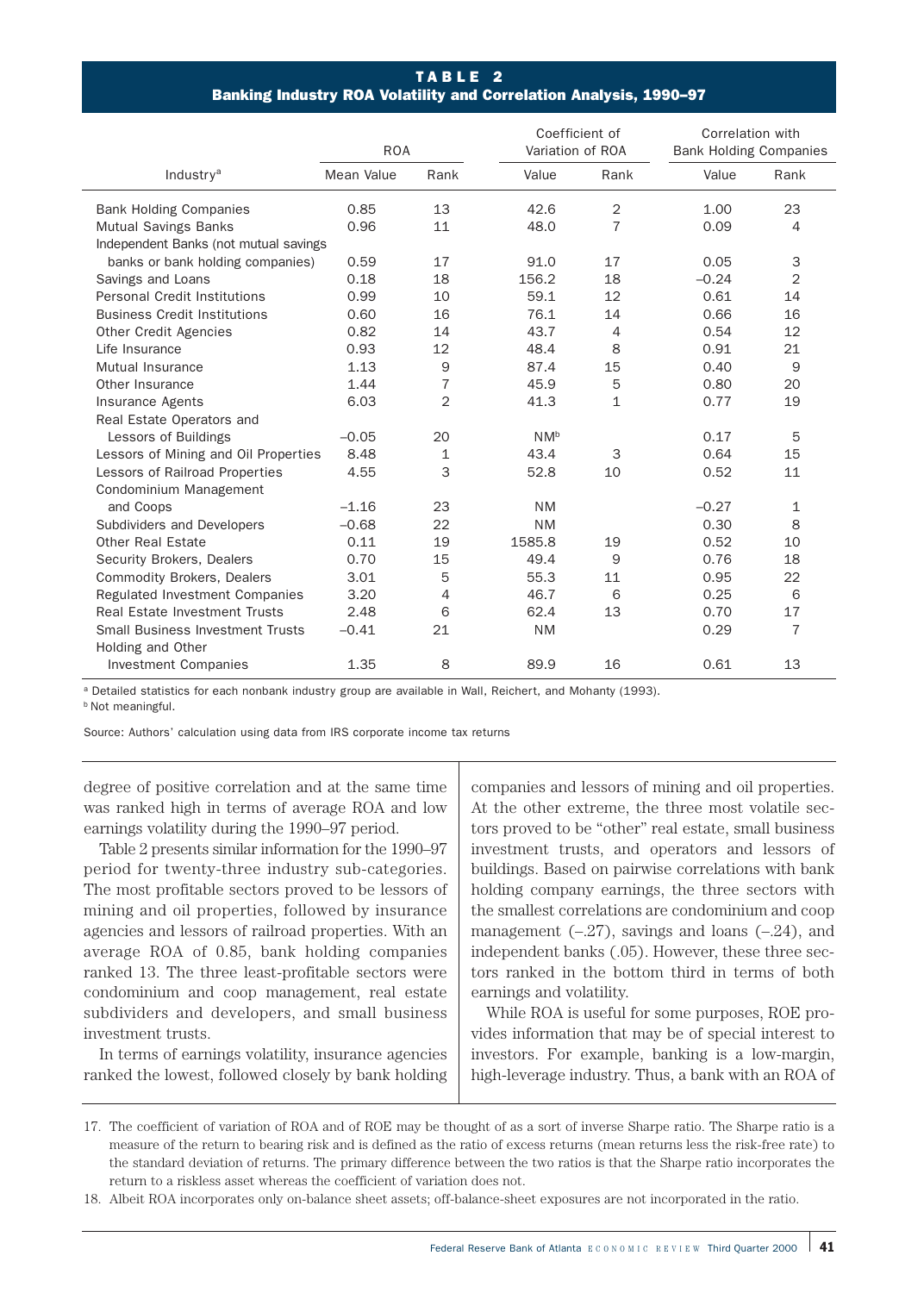# Evaluation of Prior Studies

The studies of portfolio diversification discussed in Wall, Reichert, and Mohanty (1993) and updated here have approached analyzing the effects on portfolios of diversification into nonbank activities in a variety of ways.1 The methodologies used each have significant strengths and weaknesses that it is important to understand in evaluating the current state of the literature.

#### Measurement of Portfolio Performance

Most studies of the effect of portfolio diversification focus on one or two risk measures: the coefficient of variation of some return measure or the risk of failure calculated using accounting or market data. The coefficient of variation is, as noted in the text, merely the variability of returns (standard deviation of returns) divided by the expected return. The risk of failure incorporates a firm's equity capital, its expected returns, and standard deviation of returns to provide a measure of the likelihood that a firm will experience losses that exceed its capital. Risk of failure is a more direct measure of the primary regulatory concern: Would increased participation in nonbank activities make banks more or less likely to fail? However, implicit in the risk-of-failure measure is the assumption that the combined organization's capital structure will be the sum of its individual premerger capital structures, an assumption that may not be appropriate if regulators require higher postmerger capital levels. Further, calculation of the risk of failure requires data on premerger capital structures that may not be available from some data sources.

A further consideration in evaluating portfolio performance is the perspective of bank owners and managers. Most studies focus on risk issues because that is the regulator's concern. Bank owners and managers, however, actually undertake mergers on the basis of the effect of diversification on both the return and risk of the combined organization. Banks may engage in a risk-reducing merger if the reduction in their expected return is not too large, but they may also be willing to undertake higher risk if the increase in expected return is sufficiently large.2 Thus, a full analysis of the effect of diversification on returns must consider both the banks' and the regulators' perspectives.3

#### Formation of Portfolios

The various studies of bank mergers take three different approaches to forming the portfolios for analysis. Some studies limit their analysis to three or four statistics: industry-average mean returns, industry-average standard deviations of returns, industry-average coefficients of variation of returns on assets, and the correlation of industry returns with banking returns. Looking at industry statistics alone does not allow an easy determination of the change in risk that results from combining different industries into a single firm. For example, an industry might have a higher standard deviation of returns than banking, but the returns may be negatively correlated with banks' returns. Thus, it is not always clear whether the higher standard deviation of a particular firm from this industry combined with a banking firm will increase the risk to the postmerger organization or whether its negative correlation with banking will generate less risk.

An alternative to using overall industry statistics is to combine industries in pairs—banks and one nonbank industry at a time. This approach provides for simultaneously considering the effects of expected return, the standard deviation of returns, and the correlation between returns (as well as the capital positions of the two firms, when appropriate). Perhaps most importantly, this approach has the advantage of corresponding with actual bank behavior. Because firms typically engage in one merger at a time, the concern to banks and their regulators at any given point in time is the desirability of a particular pairwise combination.

The third alternative in examining portfolios is to analyze efficient portfolios of banks and several nonbank industries. As discussed in the article, the term "efficient portfolio" refers to one whose combinations produce the most return for any given level of return variability (or, equivalently, the least return variability for any given return). These portfolios may contain firms operating in only two industries (or in some cases a single industry). However, as Litan (1985) found, some efficient portfolios are likely to contain multiple industries. Examining portfolios of unique service products is advantageous because it is the approach that banks should take from a portfolio risk and return perspective. Thus, basing public policy solely on the risk effects of pairwise mergers may impose significant social costs if it results in policies that prevent the formation of efficient portfolios of bank and nonbank firms.

# Timing of Aggregation to Industry Level

The various studies take two approaches to the aggregation of firm data into industry statistics. Some studies combine individual firms into a single industry before conducting any analysis, and others calculate the mean and variability of returns for individual firms (and across pairs of firms) and then aggregate the figures across all firms in the industry (or in the pair of industries). The major disadvantage of the first approach is that individual firms enter into mergers with specific firms, not with broad industries. On the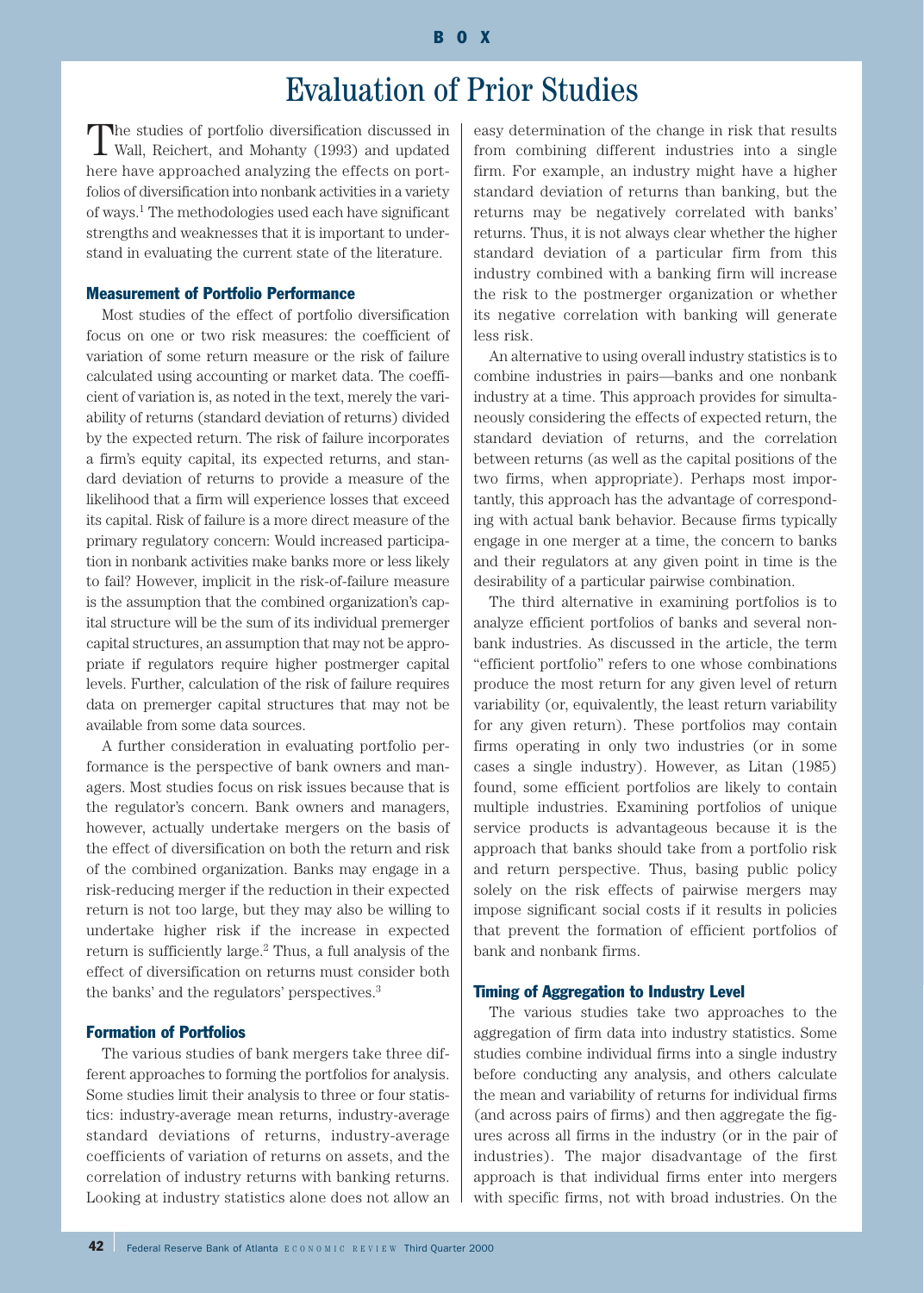other hand, industry aggregate figures may be a better proxy for the expected future distribution of returns to the extent that two conditions hold—that is, if withinindustry differences primarily arise from regional economic conditions and if firms within industries are combining across regions. Another advantage of using industry aggregates is that spurious results in the formation of portfolios may be less likely.

An efficient portfolio is formed by looking at an individual entity's "assets" to determine the combinations that produce an efficient set of portfolios. These assets may be defined as entire industries or as individual firms within industries. Obviously, the number of separate assets for inclusion in an efficient portfolio will increase dramatically if individual firm returns are used rather than industry returns. In general, an increase in the number of assets is likely to increase the chances of identifying lower-risk portfolios. Thus, Boyd, Graham, and Hewitt (1993) argue that random chance favors the possibility that a risk-reducing portfolio will be found using individual firm data even if there is not a real opportunity for diversification to reduce risk.

#### Use of Market or Accounting Data

Banks' and nonbank firms' returns may be measured using accounting or financial market data. The drawback to using accounting data is that they are not perfectly correlated with economic returns. Firms often try to smooth accounting data through time, producing reported returns that are deliberately low in the good years and high in the bad years. If firms across different industries have unequal ability to smooth their accounting earnings, then accounting-based risk measures may

not provide accurate interindustry comparisons of risk. Using accounting data has some appeal, however. First, market data is typically available only for the largest firms in an industry, so it clearly is more limited than accounting data. In addition, regulators rely heavily on accounting figures in their evaluation of a bank's financial condition.

Studies that rely on accounting data use two sources of information: accounting data from the individual firm's public financial statements prepared according to generally accepted accounting principles (GAAP) and accounting data published by the IRS for all firms in an industry prepared according to IRS accounting rules. Each data set has its advantages. GAAP rules are intended to fairly present a firm's performance over time whereas IRS rules also reflect a number of public policy decisions. For example, to encourage banks to hold state and local government obligations, IRS rules allowed banks to understate their income by excluding the interest from holding these obligations. Another advantage of using GAAP data is that they are available at the individual firm level, and IRS data are available only for an entire industry. On the other hand, IRS data reflect a broad cross-section of firms in an industry while public financial statements are only available for the largest firms.

#### Overall Evaluation of Prior Studies

As the above discussion suggests, there appears to be no single "correct" methodology. Each has advantages and disadvantages. Ideally, the different approaches would produce consistent results confirming that individual findings were not the result of a unique methodology.

3. Boyd, Graham, and Hewitt (1993) point out that an important issue in evaluating the effect of a merger is the purchase price paid for the target by the acquiring organization. Virtually all studies of historical data implicitly assume that no premium will be paid to the target. Researchers use this assumption not because it is realistic but because they have no good basis for determining the likely magnitude of the takeover premium.

only 1.25 percent and a capital-to-asset ratio of 8 percent, would earn a 15.6 percent ROE. On the other hand, a brokerage firm with an ROA of 5 percent and a capital-asset ratio of 50 percent, would earn only a 10 percent ROE. Table 3 replicates Table 2 using ROE over the 1990–97 period.

The use of ROE rather than ROA improved the profitability rankings of depositories (bank holding companies, mutual savings banks, independent banks, and savings and loans), as would be expected

from their generally low capital-to-asset ratios. The lower capital ratios also boosted the standard deviation of returns. The net result of the increase in the profitability ratio and the standard deviation for bank holding companies is small; they had the second lowest coefficient of variation using ROA and the lowest coefficient of variation using ROE. The use of ROE rather than ROA caused some changes in the rankings by correlation with bank holding companies, but the differences are generally small.

<sup>1.</sup> This box is adapted from Wall, Reichart, and Mohanty (1993).

<sup>2.</sup> See Boyd and Graham (1986) for a discussion of the issue of managerial incentives.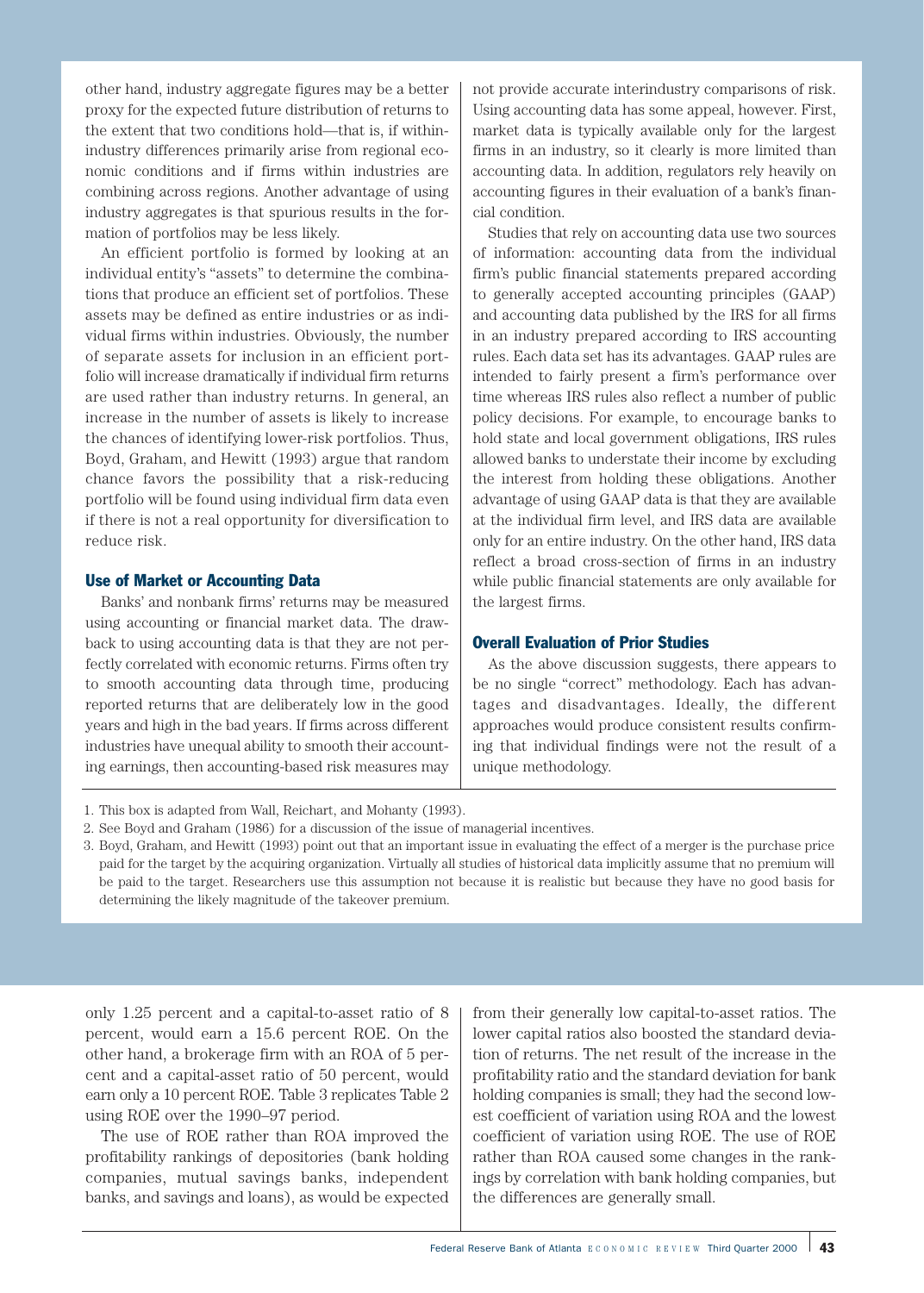**Efficient Portfolios Using Return on Assets.** Table 4 forms efficient portfolios of selected sectors that provide both traditional banking-related services, such as mutual savings banks, savings and loans, and personal and business credit companies and those that provide nontraditional financial services, such as security and commodity brokers and dealers, life insurance underwriters, and security and insurance agents and brokers.19 The portfolios are formed subject to the assumption that investment in any given industry cannot be less than zero and that there is no risk-free asset.

Efficient portfolio combinations of activities that have traditionally been closely related to banking are presented in the top part of Table 4. The portfolio calculation program calculates the efficient frontier and provides detailed information on portfolios at points selected by the user. <sup>20</sup> In order to provide an overview of the results, portfolios are obtained at various levels of return. Given that the program rounds returns and variances, the point selected to obtain a portfolio for each level of return is the one

with the lowest standard deviation of return. Thus, portfolio B for the 1990–97 period was selected to have an ROA of 0.7 percent. The lowest standard deviation of return for a portfolio with an ROA of 0.7 percent is 0.2 percent. The resulting coefficient of variation is 28.6 percent. A portfolio that yields these returns would invest the following percentages in each industry: 31.0 percent in mutual savings banks, 28.1 percent in bank holding companies, 33.9 percent in savings and loan associations, 4.3 percent in personal credit companies, and 2.7 percent in business credit companies.

Evaluating the results requires a rough standard for judging the extent to which bank holding companies should be allowed to diversify. One reasonable standard suggests that bank holding companies should be allowed to diversify as long as the nonbank activity does not increase the coefficient of variation above that of bank holding companies by themselves. For 1974–80, the mean ROA is 0.27 and the coefficient of variation is 30.6; for 1981–89 the mean ROA is 0.26 and the coefficient of variation is 34.4.

|                                         | <b>ROE</b> |                | Coefficient of<br>Variation of ROE |                | Correlation with<br><b>Bank Holding Companies</b> |                |  |
|-----------------------------------------|------------|----------------|------------------------------------|----------------|---------------------------------------------------|----------------|--|
| Industry                                | Mean Value | Rank           | Value                              | Rank           | Value                                             | Rank           |  |
| <b>Bank Holding Companies</b>           | 8.2        | 8              | 38.4                               | 1              | 1.00                                              | 23             |  |
| <b>Mutual Savings Banks</b>             | 13.4       | 5              | 44.3                               | $\overline{4}$ | 0.06                                              | 4              |  |
| Independent Banks (not mutual savings   |            |                |                                    |                |                                                   |                |  |
| banks or bank holding companies)        | 8.1        | 9              | 99.7                               | 17             | 0.06                                              | 5              |  |
| Savings and Loans                       | 7.5        | 11             | 184.5                              | 18             | $-0.39$                                           | $\mathbf{1}$   |  |
| <b>Personal Credit Institutions</b>     | 5.6        | 13             | 47.1                               | 6              | 0.85                                              | 21             |  |
| <b>Business Credit Institutions</b>     | 8.1        | 10             | 52.0                               | 10             | 0.64                                              | 17             |  |
| <b>Other Credit Agencies</b>            | 10.5       | $\overline{7}$ | 42.5                               | $\overline{2}$ | 0.63                                              | 16             |  |
| Life Insurance                          | 7.3        | 12             | 47.8                               | $\overline{7}$ | 0.83                                              | 20             |  |
| Mutual Insurance                        | 4.2        | 16             | 85.2                               | 16             | 0.40                                              | 11             |  |
| Other Insurance                         | 4.5        | 14             | 43.6                               | 3              | 0.65                                              | 18             |  |
| <b>Insurance Agents</b>                 | 16.4       | 3              | 61.8                               | 13             | 0.48                                              | 14             |  |
| Real Estate Operators and               |            |                |                                    |                |                                                   |                |  |
| Lessors of Buildings                    | $-0.4$     | 19             | $NM^a$                             | <b>NM</b>      | 0.06                                              | 3              |  |
| Lessors of Mining and Oil Properties    | 19.1       | $\mathbf{1}$   | 62.8                               | 14             | 0.25                                              | $\overline{7}$ |  |
| Lessors of Railroad Properties          | 10.6       | 6              | 53.7                               | 12             | 0.46                                              | 13             |  |
| Condominium Management                  |            |                |                                    |                |                                                   |                |  |
| and Coops                               | $-2.3$     | 22             | <b>NM</b>                          | <b>NM</b>      | $-0.31$                                           | $\overline{2}$ |  |
| Subdividers and Developers              | $-4.5$     | 23             | <b>NM</b>                          | <b>NM</b>      | 0.30                                              | 9              |  |
| Other Real Estate                       | $-0.9$     | 20             | <b>NM</b>                          | <b>NM</b>      | 0.34                                              | 10             |  |
| Security Brokers, Dealers               | 15.9       | $\overline{4}$ | 51.0                               | 9              | 0.79                                              | 19             |  |
| <b>Commodity Brokers, Dealers</b>       | 18.1       | $\overline{2}$ | 52.6                               | 11             | 0.91                                              | 22             |  |
| Regulated Investment Companies          | 3.3        | 17             | 46.7                               | 5              | 0.25                                              | 8              |  |
| <b>Real Estate Investment Trusts</b>    | 4.4        | 15             | 47.8                               | 8              | 0.52                                              | 15             |  |
| <b>Small Business Investment Trusts</b> | $-1.2$     | 21             | <b>NM</b>                          | <b>NM</b>      | 0.16                                              | 6              |  |
| Holding and Other                       |            |                |                                    |                |                                                   |                |  |
| <b>Investment Companies</b>             | 3.3        | 18             | 81.0                               | 15             | 0.41                                              | 12             |  |

TABLE 3 Banking Industry ROE Volatility and Correlation Analysis, 1990–97

a Not meaningful.

Source: Authors' calculation using data from IRS corporate income tax returns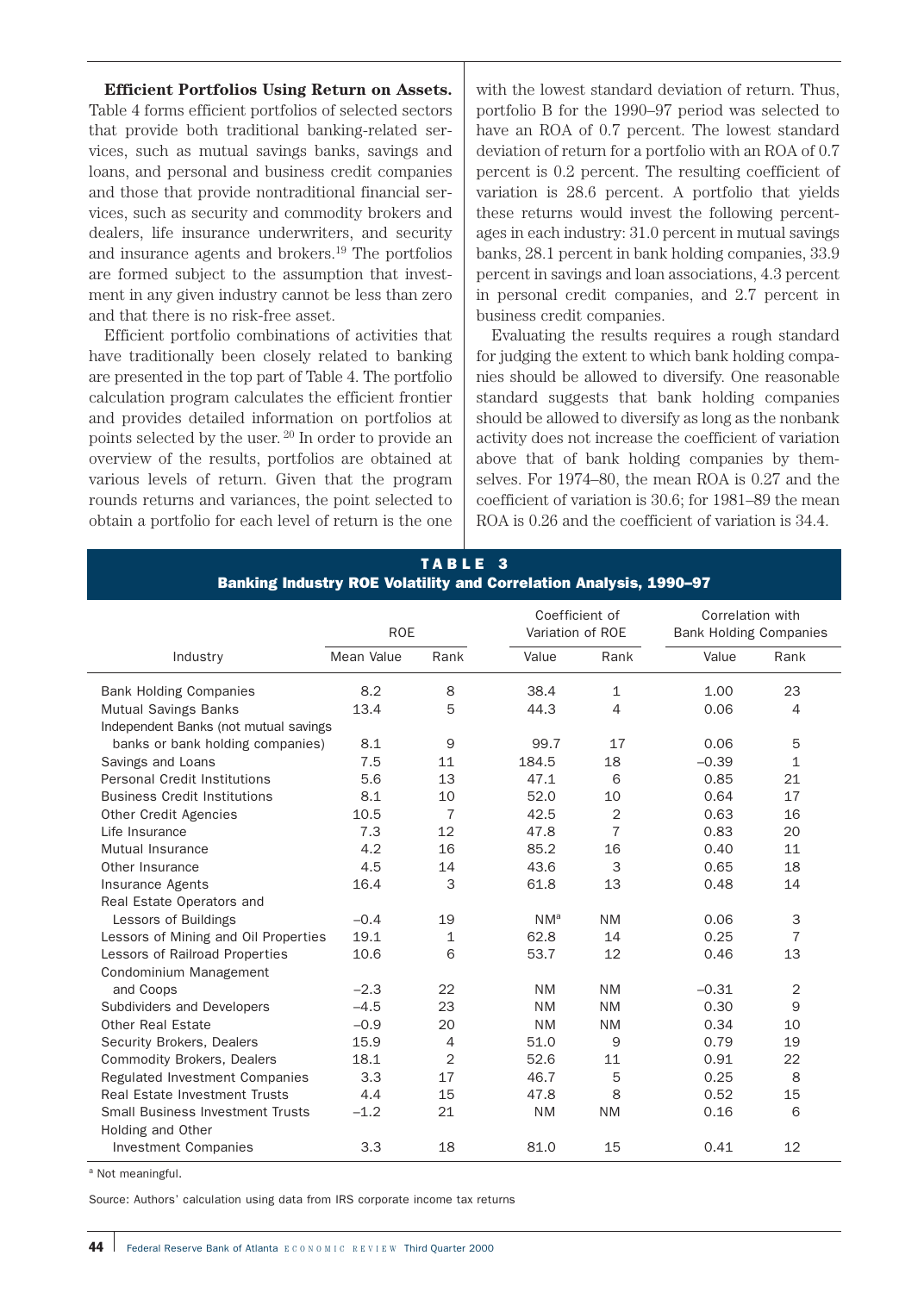*Traditional Banking Activities*. Looking at traditional banking activities in Table 4 and applying the above standard to the 1974–80 period, portfolio D, a financial services holding company comprising mutual savings banks (37.5 percent), personal credit (15.5 percent) and business credit (47 percent) institutions, and less than 1 percent savings and loans and bank holding companies would have generated an ROA approximately three times as large as reported by bank holding companies alone, with roughly the same level of risk (coefficient of variation of 25.0 percent vs. 30.6 percent). During the middle period (1981–89), financial institutions with approximately the same degree of risk as bank holding companies, portfolio A, would have allocated more than 93 percent of their assets to mutual savings banks, with the remaining assets invested in personal credit institutions.

In contrast to the earlier periods, bank holding companies are included in all of the portfolios over the 1990–97 period in proportions that range from approximately 10 percent to 33 percent. All of the portfolios have a coefficient of variation less than bank holding companies by themselves. Mutual savings banks remain a substantial part of all portfolios and dominate the highest-return portfolio. Savings and loan companies also enter the lower-return efficient portfolios and provide more than one-half of the assets in the lowestrisk portfolio. Personal credit and business credit institutions also enter all but the highest-return portfolio, but these activities generally receive less weight than in prior periods. The variance of returns and the coefficient of variation of returns in the last period are greater than those during the 1974–80 period but less than those of the 1981–89 period.

*Nontraditional Banking Activities*. In terms of nontraditional activities, Table 4 presents a much wider range of possible ROAs, reflecting the greater earnings opportunities available outside traditional banking services. For the two earlier periods, bank holding companies play a significant role but only for portfolios A and B, which yield relatively low ROAs (1.0–1.5 percent). Table 4 indicates that, even at low levels of return, during the 1970s a dramatic increase in ROA could be achieved by diversifying into a variety of nontraditional activities while at the same time reducing risk by approximately 50–60 percent. For

example, in portfolio B a financial services company that invests only 14 percent of its assets in bank holding companies and the majority of its assets (70 percent) in life insurance would generate a coefficient of variation of only 6.7 percent and an expected ROA of 1.5 percent, compared with a pure bank holding company that reported a coefficient of variation of 30.6 percent and an average ROA of 0.27 percent during the same period. Of the remaining financial sectors, either life insurance underwriting or insurance agents and brokers dominate the portfolio for higher expected returns. For the 1980s, an optimal portfolio mix suggests that bank holding company involvement disappears entirely beyond

an expected ROA of 2.5 percent and a coefficient of variation of 7.2 percent. These figures compare quite favorably to an ROA of only 0.26 percent and a coefficient of variation of 34.4 percent for bank holding companies alone during this period.

During the 1990s the picture changes quite dramatically, with bank holding companies contributing meaningAs financial holding companies become more diversified, it will become more difficult to measure the benefits of diversification by simply forming efficient portfolios. Diversification will take place as much within as between industry classifications.

fully in virtually all portfolios with an ROA of 4.5 percent or less (portfolios A–G). The remainder of the efficient portfolios including nontraditional activities consists largely of insurance agents and regulated investment companies. The only exception is the lowest-return portfolio, in which security brokers are approximately one-fifth of the portfolio. Commodity brokers, life insurance underwriters, and subdividers and developers do not enter the efficient portfolio (no greater than 0.1 percent) except for a small share (1.4 percent) devoted to subdividers and developers in portfolio I. The standard deviation of ROA and the coefficient of variation of ROA are higher during the last period than either of the preceding two periods. However, the coefficient of variation of ROA is not

<sup>19.</sup> The mathematics of linear algebra limits the number of industries to no more than the number of years in a sample. If the optimization program is given more industries than years then one or more industries will become linear combinations of the other industries and the solution to each of the efficient portfolios will not be unique. The table illustrates the optimal combination of each industry for selected ROAs.

<sup>20.</sup> The program used to form the portfolios is The Investment Portfolio, version 1.0, designed by Edwin J. Elton, Martin J. Gruber, and Christopher R. Blake. The program sometimes had problems forming efficient portfolios when the portfolio share of an industry was allowed to vary between 0 percent and 100 percent. However, in these cases it was able to estimate the efficient portfolio when each asset was constrained to consist of no more than 99.99 percent of the portfolio.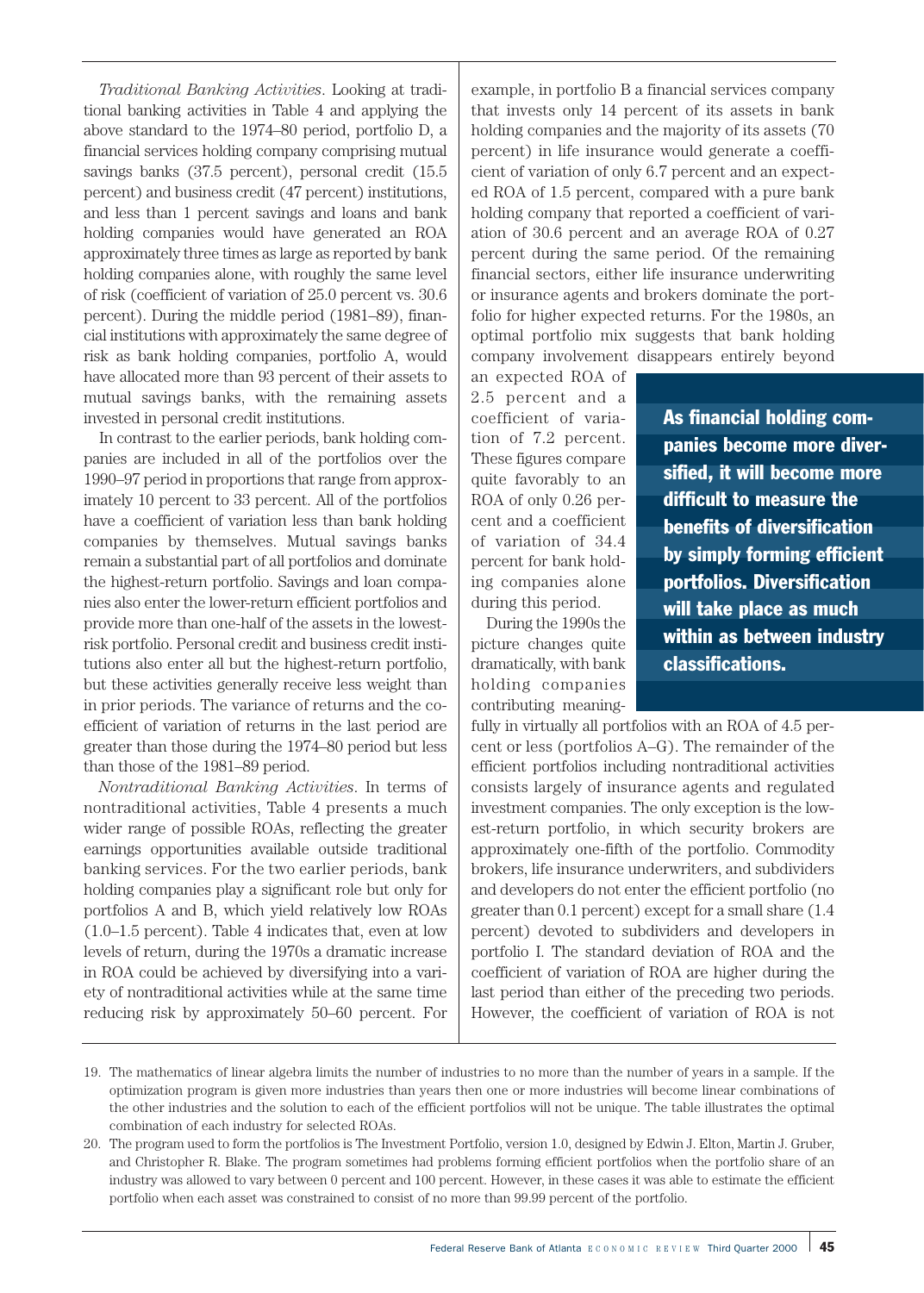#### TABLE 4

Efficient Portfolios of Both Traditional and Nontraditional Financial Services, ROA (Percent)<sup>®</sup>

| <b>Traditional Activities</b>         |                |      |              |            |  |  |  |  |  |
|---------------------------------------|----------------|------|--------------|------------|--|--|--|--|--|
| 1974-80                               | $\overline{A}$ | B    | $\mathsf{C}$ | D          |  |  |  |  |  |
| Efficient Risk and Return Combination |                |      |              |            |  |  |  |  |  |
| Mean ROA                              | 0.5            | 0.7  | 0.9          | 1.0        |  |  |  |  |  |
| <b>Standard Deviation ROA</b>         | 0.1            | 0.2  | 0.2          | $\cdot$ .2 |  |  |  |  |  |
| Coefficient of Variation              | 26.0           | 24.3 | 24.4         | 25.0       |  |  |  |  |  |
| Associated Portfolio Allocations      |                |      |              |            |  |  |  |  |  |
| <b>Mutual Savings Banks</b>           | 80.2           | 63.1 | 46.0         | 37.5       |  |  |  |  |  |
| <b>Bank Holding Companies</b>         | 0.0            | 0.0  | 0.0          | 0.5        |  |  |  |  |  |
| Savings and Loan Associations         | 0.0            | 0.0  | 0.0          | 0.5        |  |  |  |  |  |
| <b>Personal Credit Institutions</b>   | 5.5            | 9.5  | 13.5         | 15.5       |  |  |  |  |  |
| <b>Business Credit</b>                | 14.3           | 27.4 | 40.5         | 47.0       |  |  |  |  |  |
| 1981-89                               | $\overline{A}$ | B    | $\mathsf{C}$ | D          |  |  |  |  |  |
| Efficient Risk and Return Combination |                |      |              |            |  |  |  |  |  |
| Mean ROA                              | 0.3            | 0.4  | 0.6          | 0.8        |  |  |  |  |  |
| <b>Standard Deviation ROA</b>         | 0.1            | 0.3  | 0.5          | 0.8        |  |  |  |  |  |
| Coefficient of Variation              | 40.0           | 62.5 | 90.0         | 103.8      |  |  |  |  |  |
| Associated Portfolio Allocations      |                |      |              |            |  |  |  |  |  |
| <b>Mutual Savings Banks</b>           | 93.1           | 75.9 | 41.4         | 6.9        |  |  |  |  |  |
| <b>Bank Holding Companies</b>         | 0.0            | 0.0  | 0.0          | 0.0        |  |  |  |  |  |
| Savings and Loan                      | 0.0            | 0.0  | 0.0          | 0.0        |  |  |  |  |  |
| Personal Credit                       | 6.9            | 24.1 | 58.6         | 93.1       |  |  |  |  |  |
| <b>Business Credit</b>                | 0.0            | 0.0  | 0.0          | 0.0        |  |  |  |  |  |
| 1990-97                               | $\overline{A}$ | B    | C            | D          |  |  |  |  |  |
| Efficient Risk and Return Combination |                |      |              |            |  |  |  |  |  |
| Mean ROA                              | 0.5            | 0.7  | 0.9          | 1.0        |  |  |  |  |  |
| <b>Standard Deviation ROA</b>         | 0.1            | 0.2  | 0.3          | 0.4        |  |  |  |  |  |
| Coefficient of Variation              | 20.0           | 28.6 | 33.3         | 40.0       |  |  |  |  |  |
| Associated Portfolio Allocations      |                |      |              |            |  |  |  |  |  |
| <b>Mutual Savings Banks</b>           | 25.2           | 31.0 | 39.9         | 86.0       |  |  |  |  |  |
| <b>Bank Holding Companies</b>         | 10.0           | 28.1 | 33.4         | 14.0       |  |  |  |  |  |
| Savings and Loan                      | 52.4           | 33.9 | 6.6          | 0.0        |  |  |  |  |  |
| <b>Personal Credit</b>                | 0.0            | 4.3  | 20.1         | 0.0        |  |  |  |  |  |
| <b>Business Credit</b>                | 12.4           | 2.7  | 0.0          | 0.0        |  |  |  |  |  |
|                                       |                |      |              |            |  |  |  |  |  |

substantially greater and is generally slightly less for each of the portfolios of nontraditional activities than for bank holding companies by themselves.

The benefits for diversification into nontraditional financial activities during the two earlier periods were two-dimensional in that the bank holding company could achieve a significant increase in expected earnings while achieving a substantial reduction in risk. On the other hand, the benefits for diversification during the past decade had little to do with risk reduction but appear to have been related almost entirely to a substantial increase in expected earnings.

**Efficient Portfolios Using Return on Equity.** The ratio of equity capital to assets varies across different types of financial services providers.<sup>21</sup> Thus, the efficient portfolio allocations using ROE as the measure of profitability may be different from those using ROA. Further, the allocations based on ROE may provide more insight to managers of financial firms, given that theory suggests that firms should

focus on maximizing shareholder wealth rather than return on assets. Thus, Table 5 provides efficient portfolio allocations using ROE for the 1990–97 period.

The allocations for traditional activities using ROE in Table 5 appear roughly the same as the allocations using ROA in Table 4. The allocations are not exactly comparable because a 10 percent allocation in Table 4 indicates that 10 percent of assets should be invested in the industry whereas the same percentage allocation in Table 5 indicates that 10 percent of equity should be invested in the industry. Bank holding companies constitute a large fraction of the optimal portfolios with intermediate levels of ROE but are not included in either the very low or very high return portfolios. In contrast, mutual savings banks and savings and loans are in all of the efficient portfolios, with mutual savings banks dominating the highreturn portfolios. All of the portfolios of traditional activities had a lower coefficient of variation of ROE than bank holding companies have by themselves, a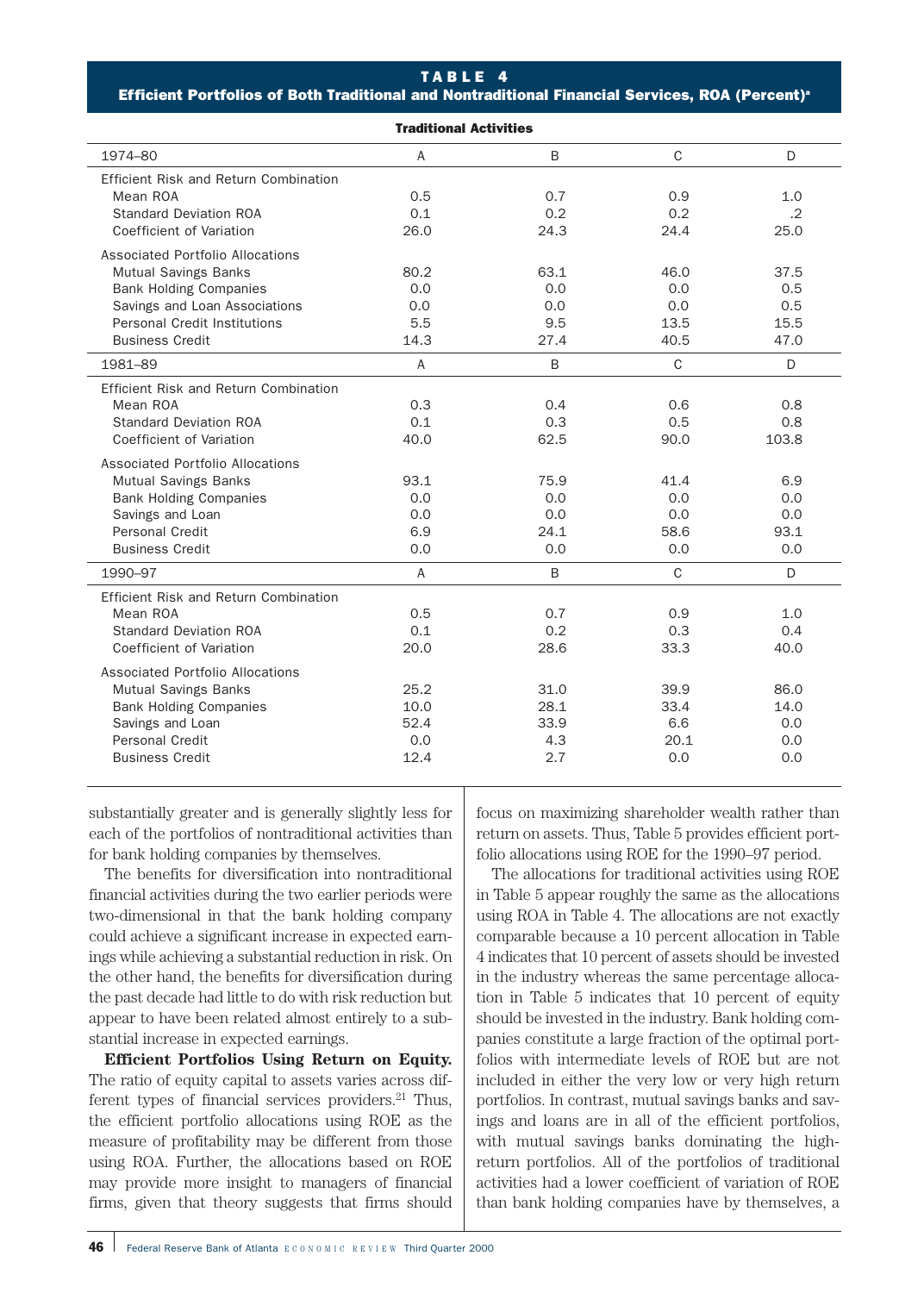# TABLE 4 (Continued)

| <b>Nontraditional Activities</b>      |                |      |              |      |      |      |      |      |      |
|---------------------------------------|----------------|------|--------------|------|------|------|------|------|------|
| 1974-80                               | A              | B    | C            | D    | E    | F    | G    | н    | T    |
| Efficient Risk and Return Combination |                |      |              |      |      |      |      |      |      |
| Mean ROA                              | 1.0            | 1.5  | 2.5          | 3.0  | 3.5  | 4.0  | 4.5  | 5.0  | 6.0  |
| <b>Standard Deviation ROA</b>         | 0.1            | 0.1  | 0.2          | 0.4  | 0.5  | 0.6  | 0.7  | 0.8  | 1.1  |
| Coefficient of Variation              | 10.0           | 6.7  | 10.0         | 12.0 | 13.7 | 14.8 | 15.8 | 16.6 | 17.8 |
| Associated Portfolio Allocations      |                |      |              |      |      |      |      |      |      |
| <b>Bank Holding Companies</b>         | 46.2           | 13.6 | 0.0          | 0.0  | 0.0  | 0.0  | 0.0  | 0.0  | 0.0  |
| <b>Security Brokers</b>               | 6.8            | 9.7  | 7.2          | 6.1  | 5.0  | 3.9  | 2.8  | 1.7  | 0.0  |
| <b>Commodity Brokers, Dealers</b>     | 2.9            | 3.4  | 6.5          | 8.4  | 10.4 | 12.3 | 14.2 | 16.2 | 18.1 |
| Life Insurance Underwriters           | 43.2           | 70.4 | 68.0         | 58.1 | 48.1 | 38.3 | 28.4 | 18.6 | 0.0  |
| Insurance Agents, Brokers             | 0.0            | 0.0  | 9.9          | 17.1 | 24.3 | 31.5 | 38.7 | 45.9 | 60.7 |
| Regulated Investment Companies        | 0.0            | 2.9  | 8.4          | 10.2 | 12.1 | 13.9 | 15.7 | 17.6 | 21.2 |
| Subdividers and Developers            | 0.0            | 0.0  | 0.0          | 0.0  | 0.0  | 0.0  | 0.0  | 0.0  | 0.0  |
| 1981-89                               | A              | B    | $\mathsf{C}$ | D    | E    | F    | G    | H    | T    |
| Efficient Risk and Return Combination |                |      |              |      |      |      |      |      |      |
| Mean ROA                              | 1.0            | 1.5  | 2.5          | 3.0  | 3.5  | 4.0  | 4.5  | 5.0  | 6.0  |
| <b>Standard Deviation ROA</b>         | 0.1            | 0.1  | 0.2          | 0.2  | 0.3  | 0.4  | 0.5  | 0.6  | 0.9  |
| Coefficient of Variation              | 5.0            | 6.0  | 7.2          | 7.0  | 8.9  | 10.0 | 11.1 | 12.2 | 14.7 |
| Associated Portfolio Allocations      |                |      |              |      |      |      |      |      |      |
| <b>Bank Holding Companies</b>         | 76.6           | 54.3 | 9.5          | 0.0  | 0.0  | 0.0  | 0.0  | 0.0  | 0.0  |
| <b>Security Brokers</b>               | 0.0            | 0.0  | 0.0          | 0.0  | 0.0  | 0.0  | 0.0  | 0.0  | 0.0  |
| <b>Commodity Brokers, Dealers</b>     | 1.0            | 1.7  | 3.1          | 6.7  | 12.4 | 18.7 | 23.9 | 26.0 | 6.2  |
| Life Insurance Underwriters           | 6.4            | 13.6 | 28.1         | 26.6 | 18.6 | 10.6 | 2.7  | 0.0  | 0.0  |
| Insurance Agents, Brokers             | 1.3            | 3.5  | 7.8          | 11.2 | 15.6 | 19.9 | 24.3 | 28.5 | 32.6 |
| Regulated Investment Companies        | 9.3            | 15.1 | 26.6         | 31.0 | 34.5 | 38.2 | 41.6 | 45.5 | 61.2 |
| Subdividers and Developers            | 5.3            | 11.8 | 24.9         | 24.4 | 18.8 | 13.2 | 7.6  | 0.0  | 0.0  |
| 1990-97                               | $\overline{A}$ | B    | $\mathbf C$  | D    | Ε    | F    | G    | H    | I    |
| Efficient Risk and Return Combination |                |      |              |      |      |      |      |      |      |
| Mean ROA                              | 1.0            | 1.5  | 2.5          | 3.0  | 3.5  | 4.0  | 4.5  | 5.0  | 6.0  |
| <b>Standard Deviation ROA</b>         | 0.4            | 0.5  | 0.9          | 1.1  | 1.1  | 1.5  | 1.7  | 1.9  | 2.3  |
| Coefficient of Variation              | 40.0           | 33.3 | 36.0         | 36.7 | 31.4 | 37.5 | 37.8 | 38.0 | 38.3 |
| Associated Portfolio Allocations      |                |      |              |      |      |      |      |      |      |
| <b>Bank Holding Companies</b>         | 69.4           | 76.1 | 55.4         | 45.0 | 34.4 | 24.3 | 13.8 | 2.9  | 0.0  |
| <b>Security Brokers</b>               | 22.6           | 0.0  | 0.0          | 0.0  | 0.0  | 0.0  | 0.0  | 0.0  | 0.0  |
| <b>Commodity Brokers, Dealers</b>     | 0.0            | 0.0  | 0.0          | 0.0  | 0.0  | 0.0  | 0.0  | 0.0  | 0.0  |
| Life Insurance Underwriters           | 0.0            | 0.0  | 0.0          | 0.0  | 0.0  | 0.0  | 0.0  | 0.0  | 0.0  |
| Insurance Agents, Brokers             | 0.0            | 1.8  | 19.7         | 28.8 | 38.0 | 46.6 | 55.8 | 65.2 | 98.6 |
| Regulated Investment Companies        | 7.9            | 22.1 | 24.9         | 26.3 | 27.7 | 29.0 | 30.5 | 31.9 | 0.0  |
| Subdividers and Developers            | 0.0            | 0.0  | 0.0          | 0.0  | 0.0  | 0.0  | 0.0  | 0.0  | 1.4  |

<sup>a</sup> The results are rounded to one decimal place. As a result, the portfolio allocations sometimes sum to slightly more or less than 1.0. Further, the rounding was applied independently to the mean, standard deviation, and coefficient of variation for ROA for the results obtained from Wall, Reichert, and Mohanty (1993). Thus, the coefficient of variation for 1974–80 and 1981–89 is not necessarily equal to the reported standard deviation divided by the mean.

Source: Wall, Reichert, and Mohanty (1993) and authors' calculation using data from IRS corporate income tax returns

result that mirrors the finding for the coefficient of variation of ROA for traditional activities.

The results forming portfolios using ROE for the nontraditional activities, also seen in Table 5, can be usefully compared with the portfolios formed using ROA. There are several similarities: bank holding companies enter into all of the portfolios except the highest-risk portfolio, insurance agents enter the

higher-return portfolios, and regulated investment companies are in the lowest-risk portfolios. Another similarity is that life insurance does not enter any of the portfolios for the 1990–97 period. There are also several differences: security brokers enter the highreturn portfolios using ROE rather than the lowreturn portfolios using ROA, and commodity brokers and dealers dominate the highest-return portfolios

21. Some finance theories hold that the ratio of equity to assets should vary across industries depending upon factors such as the volatility of the industry's earnings and the costs incurred by the firm if it becomes financially distressed.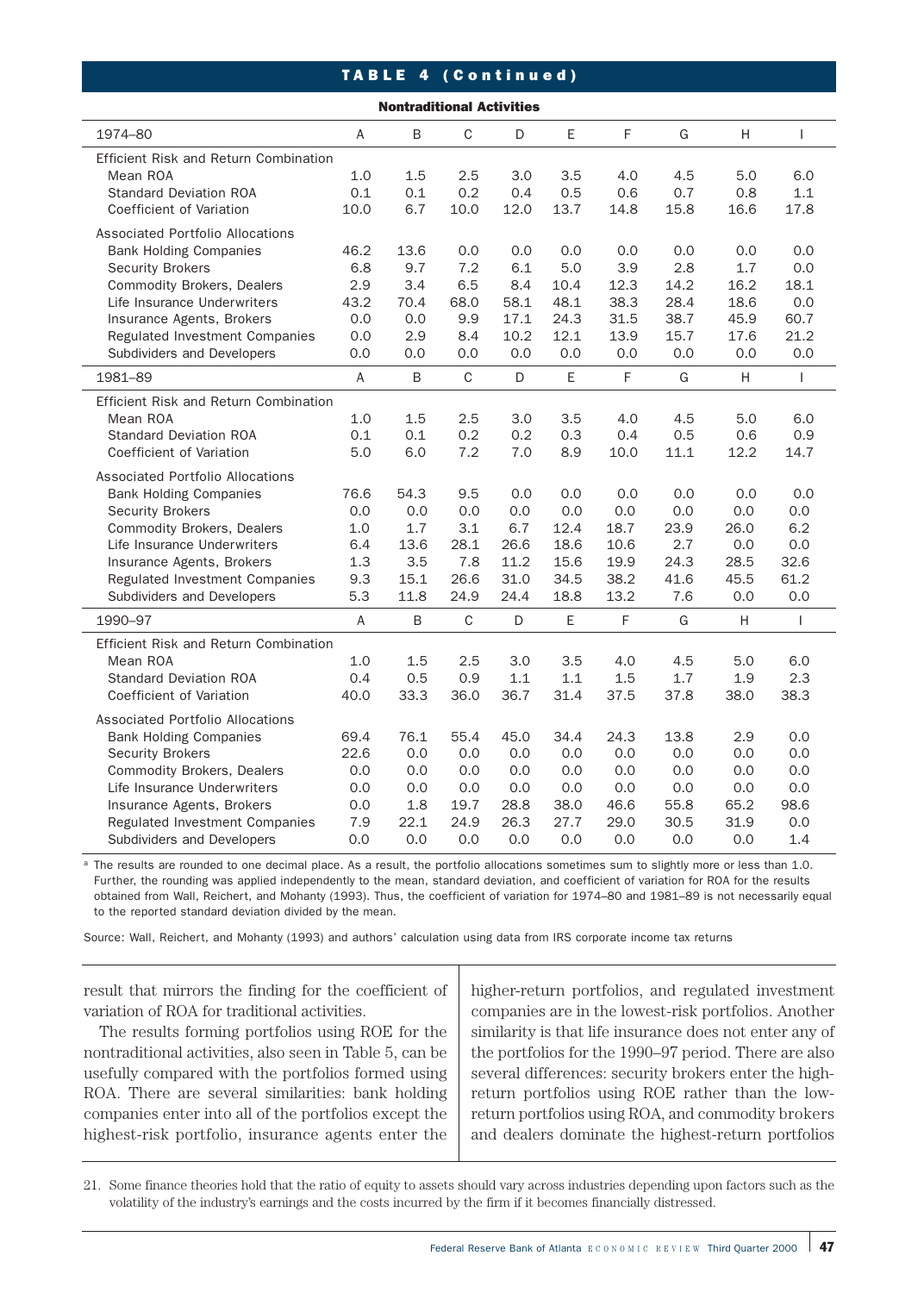#### TABLE 5

Efficient Portfolios of Both Traditional and Nontraditional Financial Services, ROE 1990-97 (Percent)<sup>®</sup>

| <b>Traditional Activities</b>         |      |      |                                  |      |      |      |      |      |      |
|---------------------------------------|------|------|----------------------------------|------|------|------|------|------|------|
|                                       |      | A    | B                                | C    |      | D    | E    | F    |      |
| Efficient Risk and Return Combination |      |      |                                  |      |      |      |      |      |      |
| Mean ROE                              |      | 8.0  | 9.0                              | 10.0 |      | 11.0 | 12.0 | 13.0 |      |
| <b>Standard Deviation ROE</b>         |      | 1.7  | 1.8                              | 1.8  |      | 2.4  | 3.3  | 4.6  |      |
| Coefficient of Variation              |      | 21.3 | 20.0                             | 18.0 |      | 21.8 | 27.5 | 35.4 |      |
| Associated Portfolio Allocations      |      |      |                                  |      |      |      |      |      |      |
| <b>Mutual Savings Banks</b>           |      | 28.9 | 29.3                             | 35.6 |      | 54.9 | 74.3 | 91.9 |      |
| <b>Bank Holding Companies</b>         |      | 0.0  | 34.0                             | 49.5 |      | 28.3 | 0.0  | 0.0  |      |
| Savings and Loan Companies            | 8.2  |      | 12.0                             | 14.9 |      | 16.3 | 16.8 | 8.1  |      |
| Personal Credit Companies             |      | 62.8 | 24.7                             | 0.0  |      | 0.0  | 0.0  | 0.0  |      |
| <b>Business Credit Companies</b>      |      | 0.0  | 0.0                              | 0.0  |      | 0.5  | 8.9  | 0.0  |      |
|                                       |      |      | <b>Nontraditional Activities</b> |      |      |      |      |      |      |
|                                       | A    | B    | $\mathsf{C}$                     | D    | E    | F    | G    | H    |      |
| Efficient Risk and Return Combination |      |      |                                  |      |      |      |      |      |      |
| Mean ROE                              | 3.0  | 5.0  | 7.0                              | 9.0  | 11.0 | 13.0 | 15.0 | 17.0 | 18.0 |
| <b>Standard Deviation ROE</b>         | 1.2  | 1.5  | 2.3                              | 3.2  | 4.2  | 5.3  | 6.4  | 7.6  | 8.5  |
| Coefficient of Variation              | 40.0 | 30.0 | 32.9                             | 35.5 | 38.2 | 40.7 | 42.7 | 44.7 | 47.2 |
| Associated Portfolio Allocations      |      |      |                                  |      |      |      |      |      |      |
| <b>Bank Holding Companies</b>         | 7.6  | 33.8 | 65.7                             | 88.6 | 67.7 | 45.9 | 24.6 | 2.6  | 0.0  |
| <b>Security Brokers</b>               | 0.0  | 0.0  | 0.0                              | 0.0  | 6.4  | 10.3 | 14.1 | 18.0 | 0.0  |
| <b>Commodity Brokers/Dealers</b>      | 0.0  | 0.0  | 0.0                              | 0.0  | 10.6 | 24.2 | 37.5 | 51.3 | 89.8 |
| Life Insurance Underwriters           | 0.0  | 0.0  | 0.0                              | 0.0  | 0.0  | 0.0  | 0.0  | 0.0  | 0.0  |
| Insurance Agents, Brokers             | 0.0  | 0.0  | 3.4                              | 10.2 | 15.3 | 19.6 | 23.8 | 28.2 | 10.1 |
| Regulated Investment Companies        | 83.9 | 66.2 | 31.0                             | 1.2  | 0.0  | 0.0  | 0.0  | 0.0  | 0.0  |
| Subdividers and Developers            | 8.5  | 0.0  | 0.0                              | 0.0  | 0.0  | 0.0  | 0.0  | 0.0  | 0.0  |

<sup>a</sup> The results are rounded to one decimal place. As a result, the portfolio allocations sometimes sum to slightly more or less than 1.0.

Source: Authors' calculation using data from IRS corporate income tax returns

using ROE whereas the industry never enters the efficient portfolio using ROA. Another difference is that several of the portfolios formed using ROE have lower coefficients of variation than bank holding companies by themselves. Nevertheless, portfolios with ROEs as high as 11 percent may be formed from nontraditional activities, which have a lower coefficient of variation of ROE than bank holding companies by themselves.

**Implications of the Empirical Results.** Consistent with Wall, Reichert, and Mohanty's (1993) findings, the above results suggest that the optimal portfolio is time-varying. $^{22}$  One new finding is that bank holding companies are a more important element of the efficient portfolio for both traditional and nontraditional activities in the 1990s than they were in the 1970s and the 1980s. Although the empirical analysis is not designed to explain why banks were more important in the 1990s, two plausible hypotheses are that banks have benefited more from the stable macroeconomic environment in the 1990s and that banks may have benefited from relaxed restrictions on their ability to expand geographically and into new product areas.

One limitation of the results is that they may imply portfolio combinations that are not feasible, at least for large financial holding companies. For example, the analysis of efficient portfolios suggests that the highestreturn portfolio using ROE invests 90 percent of its equity in commodity brokers and dealers while the highest-return portfolio using ROA over the 1990–97 period invests almost 99 percent of its assets in insurance agents and brokers. While commodity brokers and dealers and insurance agents were especially profitable parts of the financial services industry, they were, in terms of assets, a relatively small portion.

# **Conclusion**

The Gramm-Leach-Bliley Act sweeps away most of the barriers limiting the affiliation of banks with nonbank financial services providers. The focus now shifts to financial services executives who must decide which combinations provide the best opportunities to increase shareholder wealth. Existing empirical evidence suggests that an important consideration in this decision is the potential gain from portfolio diversification into new activities. The available empirical evidence also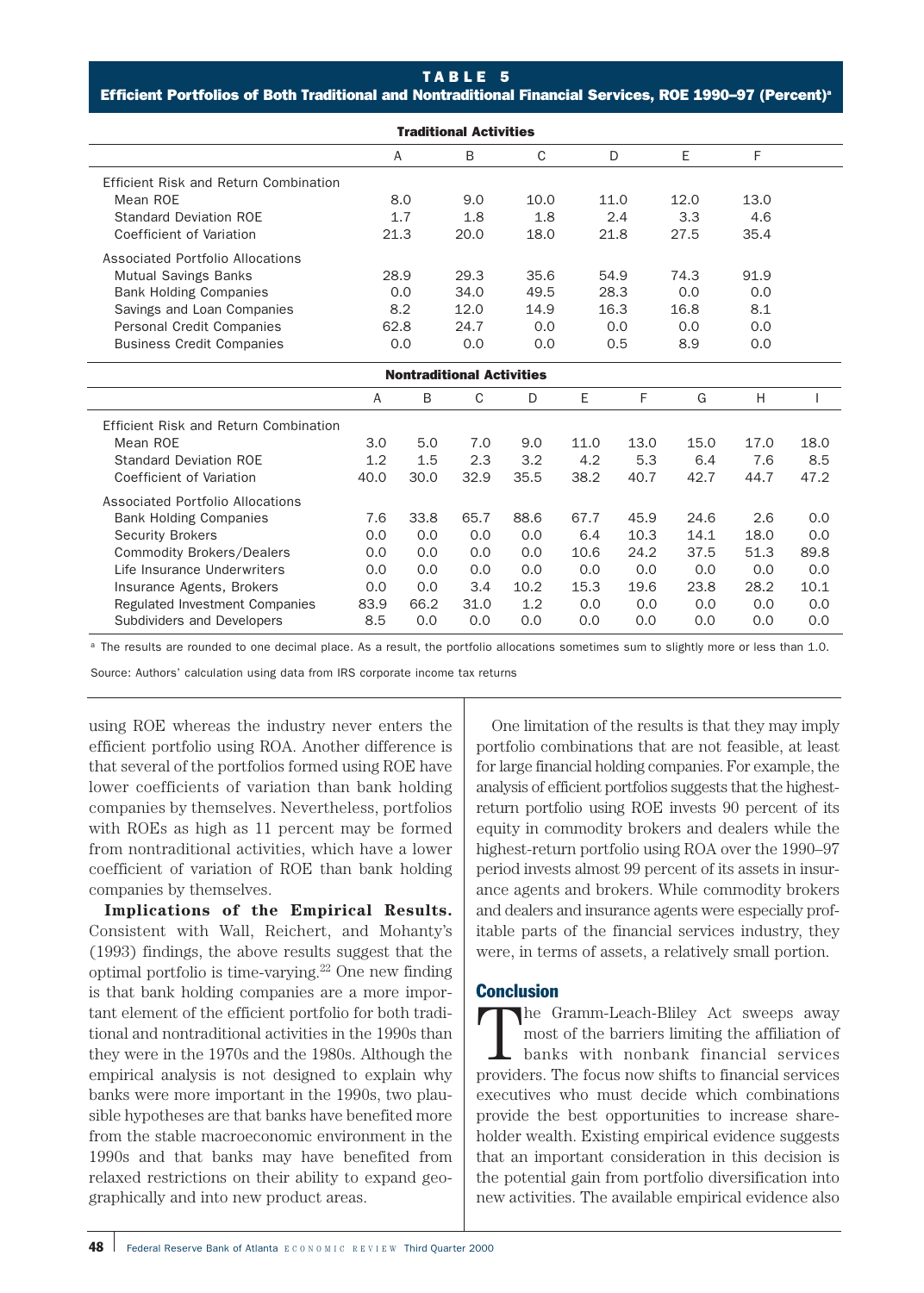suggests that the potential for such gain clearly exists. However, the results provided by this article emphasize that the efficient combination may change over time, perhaps for reasons such as the macroeconomic environment or technology. One positive result from the analysis for bankers is that in recent years banks have become a larger part of the efficient financial services portfolio than they were in the 1970s or the 1980s.

As financial holding companies become more diversified, it will become more difficult to measure the benefits of diversification by simply forming efficient portfolios. Aggregate measures of industry profitability, such as those provided by the IRS, will mask any synergies already present in the performance data. That is, diversification will take place as much within as between industry classifications. On the other hand, the IRS and other data sources may define a new category to capture the performance of diversified financial holding companies.

Another trend that is currently unfolding is the trend toward using the Internet for the production and delivery of financial services. In a review of the Gramm-Leach-Bliley Act, Barth, Brumbaugh, and Wilcox (2000) discuss the future of banking and how passage of the act may allow banks to recapture some of their lost market share. They raise the issue as to whether the "portfolio model" as evidenced by Citigroup, which combines in a single institution a wide range of banking, insurance, and investment services, will be competitive in a world of "financial portals" like Yahoo Finance. In a recent study Morgan Stanley Dean Witter (1999) discusses how financial services will possibly evolve on the Internet over the next several years. They project that financial services on the Internet will grow at an annual compound rate of growth of 34 percent from 1999 to 2003. Annual revenue from a wide range of financial services such as banking, brokerage services, auto insurance, and term life insurance, as well as credit card fees, is expected to grow from approximately

\$100 billion in 1999 to \$435 billion by 2003. In terms of broad trends, Morgan Stanley Dean Witter forecasts increased competitive pressures as technological and regulatory impediments fall and as product unbundling and price transparency put a squeeze on profit margins. Their evaluation of various financial models predicts that "vertical portals" will become the ultimate distributor of financial services.

Morgan Stanley Dean Witter (1999) defines a financial services vertical portal as a web site devoted to financial services where cyber customers can buy or get information on a wide variety of financial products. Its competitive strength relates to its breadth of product offerings, user friendliness, twenty-four-hour, seven-days-a-week availability, and the ability to customize. At a minimum, a financial vertical portal should allow the user to get current financial information; obtain brokerage services; review account balances; see and pay bills; plan for retirement; purchase life, auto, and home insurance; and obtain a mortgage or a credit card.

In practice, financial firms appear to be trying a variety of strategies. Some firms with large investments in brick and mortar are creating or participating in portals (for example, see Power 2000). In contrast, one provider of financial services over the Internet, E\*Trade, has acquired a commercial bank, formerly called Telebank, to provide a wider variety of services.

Thus, the Internet may reduce the potential synergistic gains from financial companies owning the providers of a variety of financial services. If so, the impact of the Internet will be to reinforce Berger's (2000) finding that the largest potential benefits of conglomeration lie in reduced financial risk due to portfolio diversification. The findings presented in this article suggest that such portfolio diversification may allow financial firms to earn higher rates of return at little or no increase in risk. However, the results also suggest that the efficient combination of services from a portfolio diversification perspective varies through time.

<sup>22.</sup> That the optimal portfolios vary through time does not suggest that the government should restrict possible combinations. Firms will restructure (selling some activities and buying others) if the gains from restructuring the firm's activities are sufficiently large.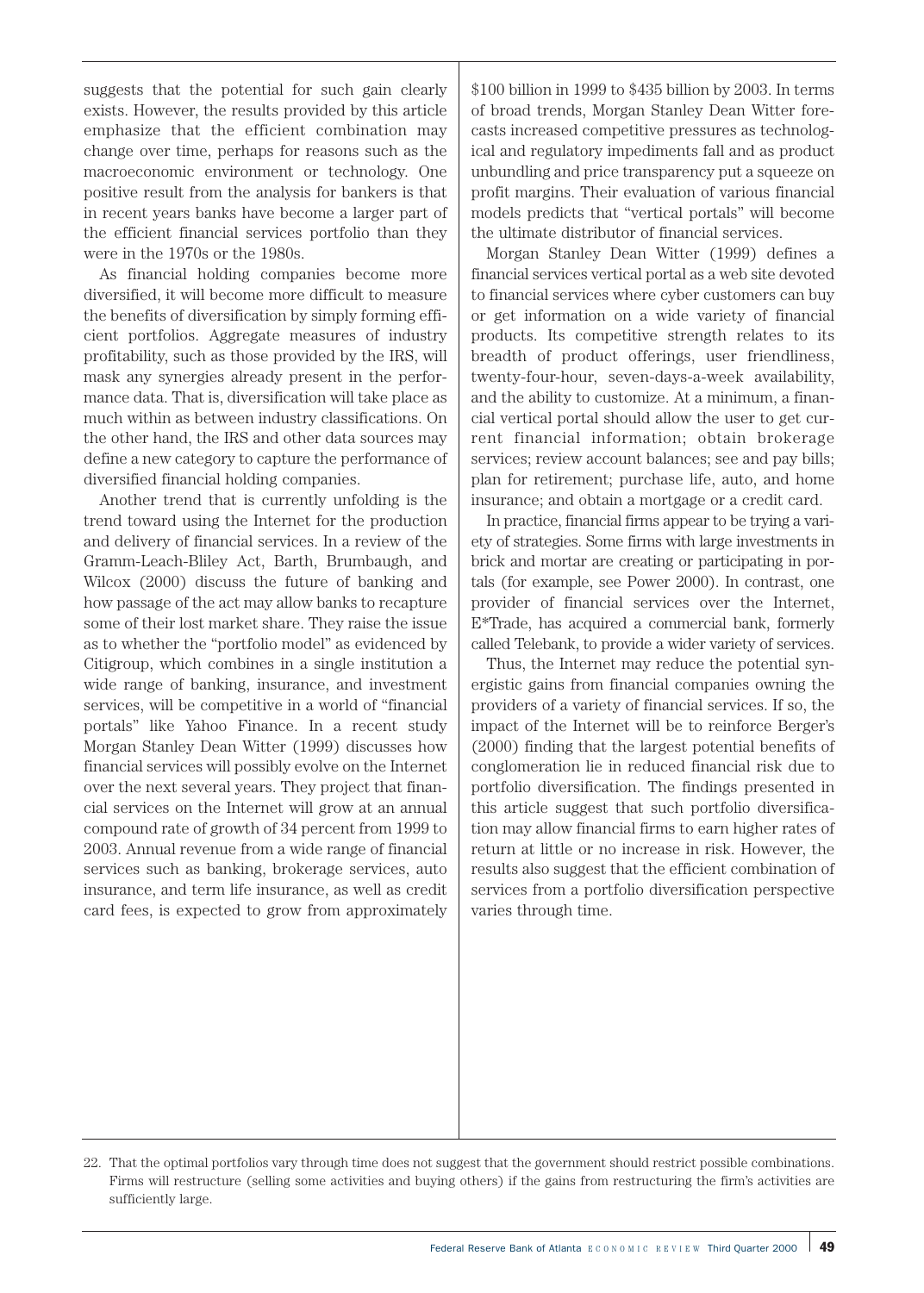# IRS Industry Categories

The IRS corporate returns publication breaks the general finance, insurance, and real estate sector down into twenty-three minor industry groups as follows (a brief description for some of the less obvious industries is included).

# **Banking**

- Mutual savings banks
- Bank holding companies, including both one bank and multibank holding companies
- Independent banks, excluding mutual savings banks and bank holding companies

# Credit Agencies

- Savings and loan associations
- Personal credit institutions, which are establishments primarily engaged in providing loans to individuals and establishments engaged in financing retail sales made on the installment plan and automobile financing
- Business credit institutions, which are establishments engaged in making loans to business and agricultural enterprises, such as short-term business credit institutions (commercial finance companies), accounts receivable and commercial paper factoring, direct financing of working capital, captive automobile finance companies (for example, GMAC), mercantile financing, and so forth.

## **Insurance**

- Life insurance companies
- Mutual insurance companies (except life or marine and certain fire or flood insurance companies)

# Insurance Agents and Brokers

- Agents and brokers dealing in insurance
- Organizations offering services to insurance companies and policyholders, such as insurance claim adjusters

## Real Estate

- Real estate operators and lessors of buildings, including firms that operate and lease but do not develop real property, such as operators of commercial and office buildings, retail establishments and shopping centers, and so forth
- Lessors of mining, oil, and similar properties
- Lessors of railroad property, including firms such as airport leasing offices, landholding offices, and others
- Condominium management and cooperative housing associations
- Subdividers and developers, including firms engaged in subdividing real property into lots and in developing them for resale on their own account

# Security, Commodity Brokers and Services

- Security brokers, dealers, and flotation companies, including establishments engaged in the purchase, sale, and brokerage of securities and those, generally known as investment bankers, that originate, underwrite, and distribute securities issues
- Commodity contract brokers and dealers; security and commodity exchanges; and allied services, firms that buy and sell commodity contracts on either the spot or future basis for their own account or the account of others and that provide investment advice regarding securities to companies and individuals on a contractual or fee basis, and so forth

## Holding and Other Investment Companies<sup>1</sup>

- Regulated investment trusts, including a wide range of firms such as open and closed-end investment funds, money market mutual funds, unit investment trusts, and so forth
- Real estate investment trusts (REITs), including firms engaged in closed-end real estate investments or related mortgage assets that meet the requirements of the amended Real Estate Investment Act of 1960, such as mortgage investment trusts, mortgage and realty trusts, and real estate investment trusts
- Small business investment trusts (SBITs)

1. Excludes bank holding companies.